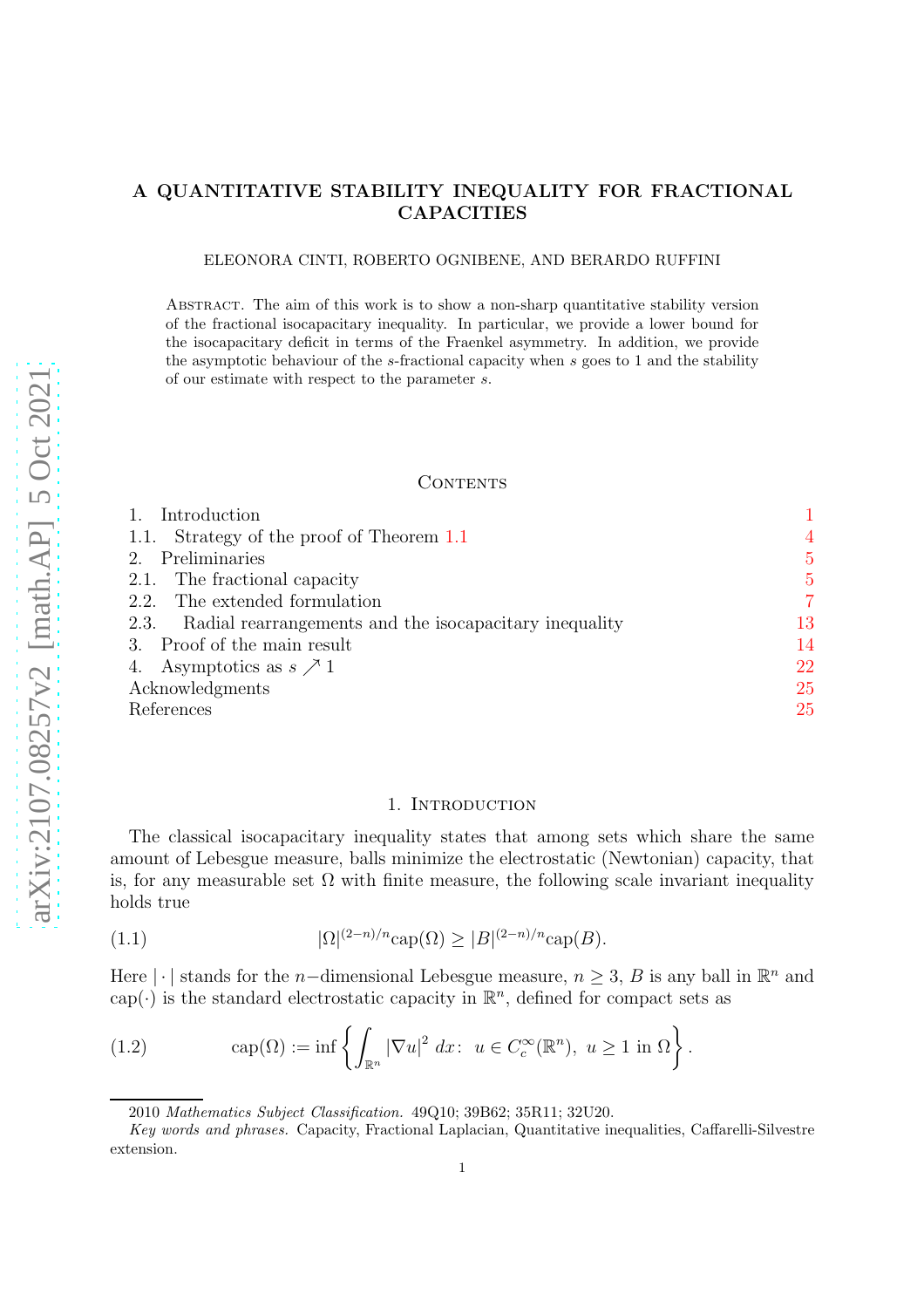We observe that  $(1.1)$  can be rephrased in terms of the *isocapacitary deficit*, by saying that

<span id="page-1-0"></span>(1.3) 
$$
d_{\text{cap}}(\Omega) := \frac{|\Omega|^{(2-n)/n} \text{cap}(\Omega)}{|B|^{(2-n)/n} \text{cap}(B)} - 1 \ge 0.
$$

It is well known that the isocapacitary inequality is rigid, in the sense that  $d_{\text{cap}}(\Omega)$  vanishes if and only if  $\Omega$  is equivalent to a ball up to a set of null Lebesgue measure. Thus, it appears as a natural quest the attempt of obtaining a quantitative stability version of [\(1.3\)](#page-1-0). There are several possible geometric quantities that can properly measure the difference between a generic set and a ball with the same volume. The most natural one is the so-called Fraenkel asymmetry, first proposed by L. E. Fraenkel given by

$$
\mathcal{A}(\Omega) = \inf \left\{ \frac{|\Omega \Delta B|}{|\Omega|} : B \text{ is a ball with } |B| = |\Omega| \right\}.
$$

The first attempts in this direction were made in the '90s. In particular, in [\[HHW91\]](#page-25-0) stability inequalities of the form

$$
d_{\text{cap}}(\Omega) \ge C_n \mathcal{A}(\Omega)^{n+1}
$$

were proved, restricting to the class of convex sets when  $n \geq 3^1$  $n \geq 3^1$ . Nevertheless, in [\[HHW91\]](#page-25-0) the optimal exponent was conjectured to be 2, that is

<span id="page-1-2"></span>(1.4) 
$$
d_{\text{cap}}(\Omega) \ge C'_n \mathcal{A}(\Omega)^2,
$$

which is asymptotically sharp for small asymmetries. Inequality  $(1.4)$  was proved in the planar case in [\[HN92,](#page-25-1) Corollary 2] (see also [\[AHN92\]](#page-24-2) and [\[HN94\]](#page-25-2) for related results with other notions of deficiencies). As far as higher dimensions are concerned,  $(1.4)$  was proved by Fraenkel in [\[Fra08\]](#page-25-3) for starshaped sets, while in [\[FMP09\]](#page-25-4) the authors provided the inequality  $(1.4)$  with a suboptimal exponent but for general sets, i.e.

<span id="page-1-3"></span>(1.5) 
$$
d_{\text{cap}}(\Omega) \ge C''_n \mathcal{A}(\Omega)^4.
$$

The conjecture in its full generality was finally established in [\[dPMM21\]](#page-25-5). It is worth stressing that to get this result the authors need to exploit the suboptimal inequality  $(1.5)$ . We finally mention [\[Muk21\]](#page-25-6), where the author treated the case of the *p*-capacity and proved the corresponding sharp inequality. We point out that the approach followed in [\[dPMM21,](#page-25-5)[Muk21\]](#page-25-6), while leading to the sharp exponent 2, does not allow to work out the explicit constant which multiplies the asymmetry. On the contrary, inequality  $(1.5)$ is not sharp for small values of  $\mathcal{A}(\Omega)$  but comes with an explicit constant  $C_n'' > 0$ .

In this work we tackle the problem of quantification of the isocapacitary inequality in the fractional framework.

Let  $s \in (0, 1)$  and let  $n > 2s$ . We consider the fractional generalization of the capacity, defined for compact sets as follows

<span id="page-1-4"></span>(1.6) 
$$
\operatorname{cap}_s(\Omega) = \inf \left\{ [u]_s^2 : u \in C_c^{\infty}(\mathbb{R}^n), u \ge 1 \text{ on } \Omega \right\},\
$$

where

$$
[u]_s := \left( \int_{\mathbb{R}^{2n}} \frac{|u(x) - u(y)|^2}{|x - y|^{n+2s}} \, dx \, dy \right)^{\frac{1}{2}}
$$

<span id="page-1-1"></span><sup>&</sup>lt;sup>1</sup>In the planar case the suitable capacity is the logarithmic capacity.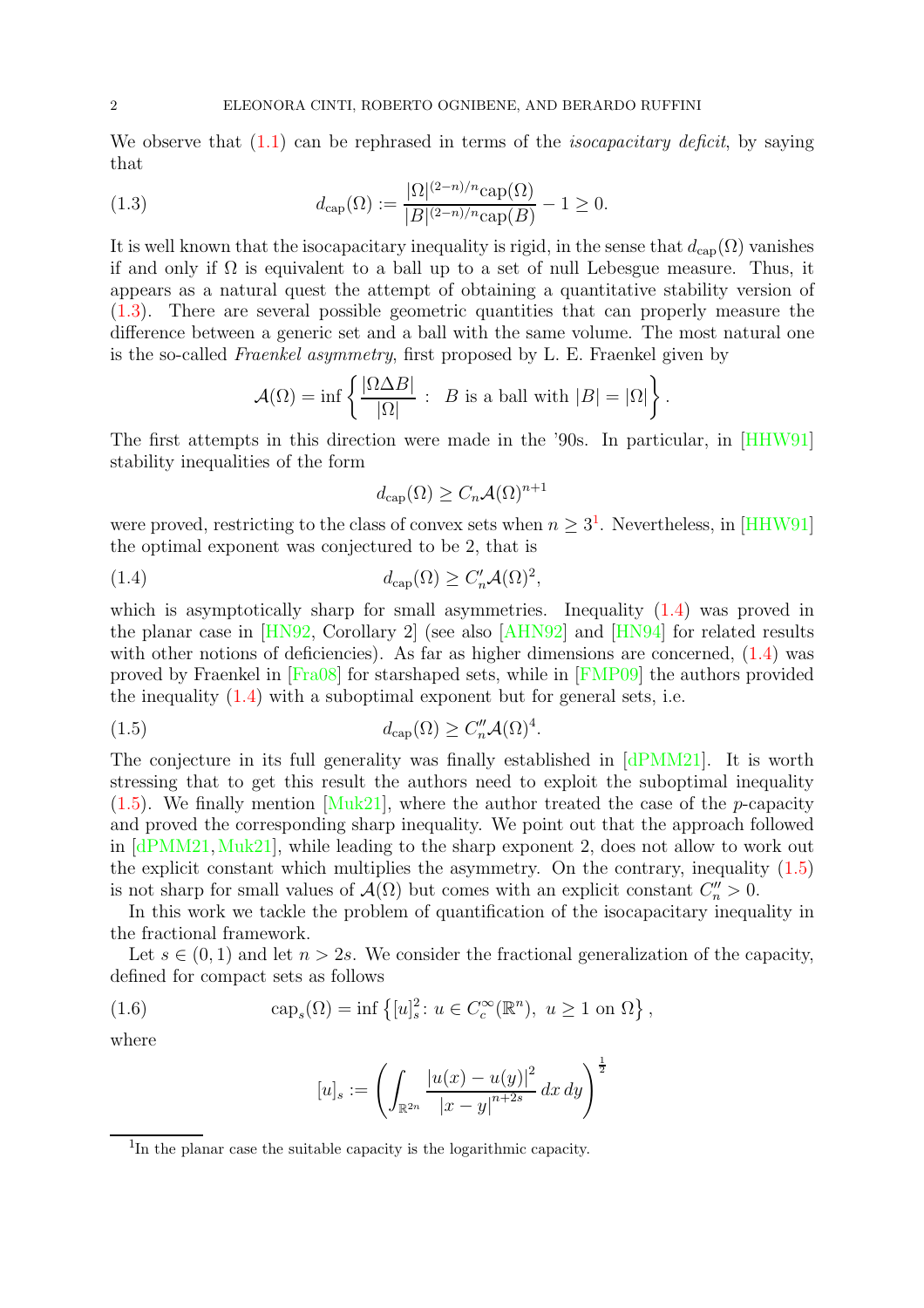denotes the fractional Gagliardo seminorm of order s. The definition of fractional capacity of a general closed set  $\Omega \subseteq \mathbb{R}^n$  is given in Definition [2.1,](#page-5-0) which can be easily proved to be equivalent to  $(1.6)$  when  $\Omega$  is compact. As a straightforward consequence of the fractional analogue of the Pólya-Szegö inequality (proved in  $[AL89, Theorem 9.2]$ , see also Proposition [2.10](#page-13-1) below for an "extended" version) one can easily derive the fractional isocapacitary inequality, stating that

<span id="page-2-1"></span>(1.7) 
$$
|\Omega|^{(2s-n)/n} \cosh(\Omega) \ge |B|^{(2s-n)/n} \cosh(B),
$$

for any closed  $\Omega \subseteq \mathbb{R}^n$  with finite measure and for any closed ball B. The aim of this work is to quantify the fractional isocapacitary deficit

$$
d_{\text{cap}_s}(\Omega) := \frac{|\Omega|^{(2s-n)/n} \text{cap}_s(\Omega)}{|B|^{(2s-n)/n} \text{cap}_s(B)} - 1
$$

in terms of the asymmetry of  $\Omega$ . We point out that, in view of the scaling properties of the fractional capacity, the term

$$
|B|^{(2s-n)/n} \text{cap}_s(B)
$$

is a universal constant, not depending on the choice of the ball B. It is also worth remarking that  $cap_s(\cdot)$  can be defined, through  $(1.6)$ , on open sets  $\mathcal O$  and its value coincide with  $\text{cap}_s(\mathcal{O}).$ 

The fractional Pölya-Szegö inequality entails the rigidity of inequality  $(1.7)$ , in the sense that the equality holds if and only if  $\Omega$  is a ball in  $\mathbb{R}^n$ , see [\[FS08,](#page-25-7) Theorem A.1]. We now present our main result, which amounts to a quantitative stability inequality for the fractional capacity.

<span id="page-2-0"></span>**Theorem 1.1.** Let  $s \in (0,1)$  and  $n > 2s$ . There exists a constant  $C_{n,s} > 0$ , depending only on n and s, such that for any closed set  $\Omega \subset \mathbb{R}^n$  with finite measure, there holds

<span id="page-2-2"></span>(1.8) 
$$
d_{\text{cap}_s}(\Omega) = \frac{|\Omega|^{(2s-n)/n} \text{cap}_s(\Omega)}{|B|^{(2s-n)/n} \text{cap}_s(B)} - 1 \ge C_{n,s} \mathcal{A}^{\frac{3}{s}}(\Omega).
$$

Moreover the constant  $C_{n,s}$  can be explicitly computed, see Remark [3.5.](#page-21-1)

Our second result investigates the asymptotic behaviour of the function  $s \mapsto \text{cap}_s(\Omega)$ when  $s \to 1^-$ , for a compact set  $\Omega \subseteq \mathbb{R}^n$ . In particular, we obtain that a suitable normalization of cap<sub>s</sub> behaves like the standard capacity as  $s \to 1^-$  (see [\(4.1\)](#page-21-2) for the precise definition of the classical notion of capacity).

<span id="page-2-4"></span>**Proposition 1.2.** Let  $n \geq 3$ , then for every  $\Omega \subset \mathbb{R}^n$  compact set, we have

<span id="page-2-5"></span>(1.9) 
$$
\limsup_{s \nearrow 1} (1-s) \operatorname{cap}_s(\Omega) \le \frac{\omega_n}{2} \operatorname{cap}(\Omega),
$$

where  $\omega_n := |B_1|$  and  $B_1$  denotes the unitary ball in  $\mathbb{R}^n$ . If in addition  $\Omega$  is the closure of an open bounded set with Lipschitz boundary then

<span id="page-2-6"></span>(1.10) 
$$
\lim_{s \nearrow 1} (1-s) \operatorname{cap}_s(\Omega) = \frac{\omega_n}{2} \operatorname{cap}(\Omega).
$$

We observe that the exponent  $3/s$  appearing in  $(1.8)$  is likely not sharp,<sup>[2](#page-2-3)</sup>. Nevertheless, since the constant  $C_{n,s}$  in [\(1.8\)](#page-2-2) can be explicitly computed (see Remark [3.5\)](#page-21-1), together with its limit as  $s \to 1^-$  (see Remark [4.1\)](#page-23-0), our result entails an improvement of  $(1.5)$ ,

<span id="page-2-3"></span><sup>2</sup>The optimal exponent was conjectured to be 2 in the fractional case as well.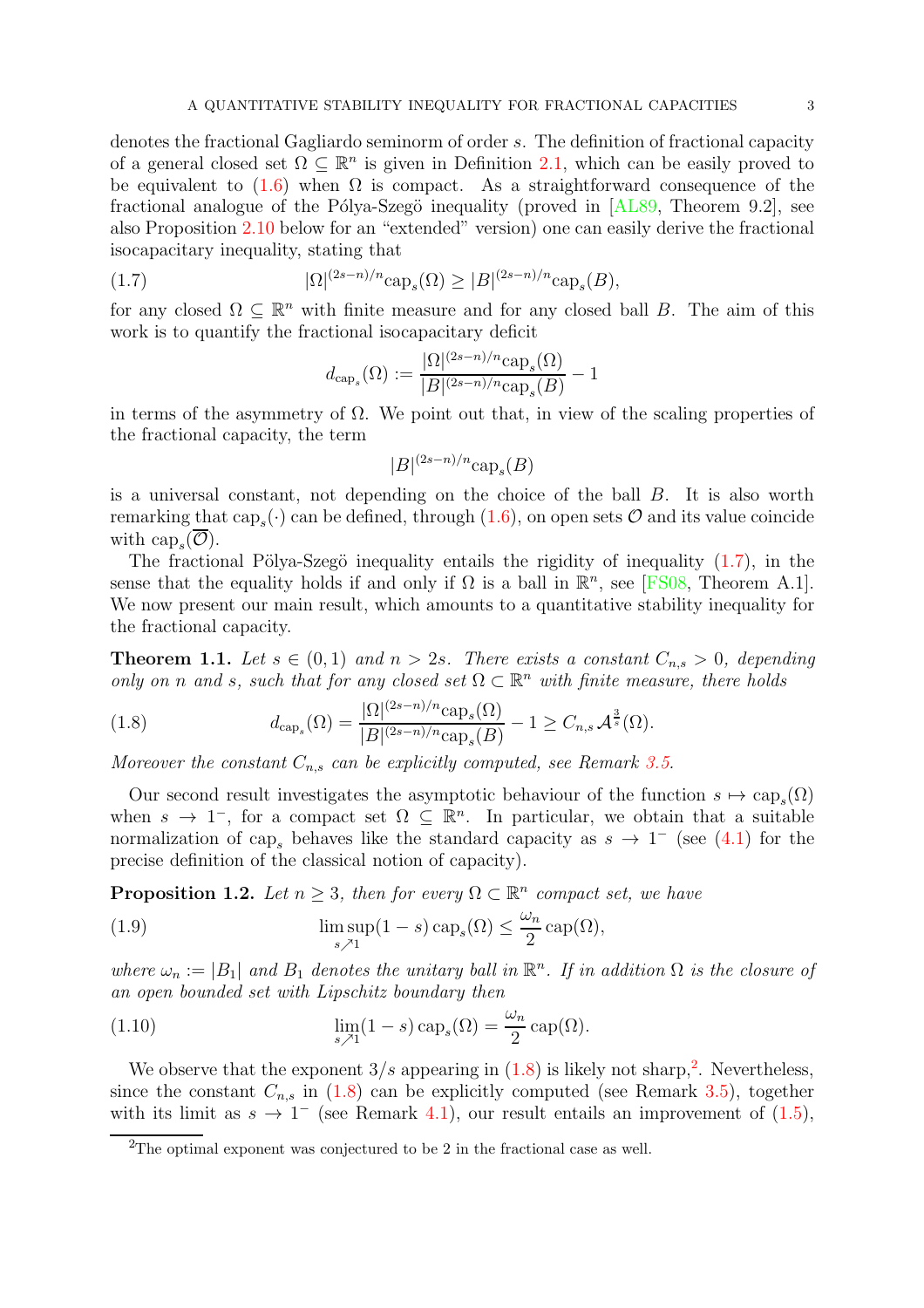asymptotically as  $s \to 1^-$ . In particular, thanks also to Theorem [1.2](#page-2-4) and Lemma [3.3,](#page-15-0) we are able to state the following.

<span id="page-3-1"></span>**Corollary 1.3.** Let  $n \geq 3$  and  $\Omega \subseteq \mathbb{R}^n$  be a closed set with finite measure. Then [\(1.8\)](#page-2-2) is stable as  $s \to 1^-$  and there holds

$$
d_{\text{cap}}(\Omega) \ge C_n \mathcal{A}(\Omega)^3,
$$

<span id="page-3-0"></span>for some  $C_n > 0$  depending only on n, whose explicit value can be found in Remark [4.1.](#page-23-0)

1.1. Strategy of the proof of Theorem [1.1.](#page-2-0) Our proof is inspired by that in [\[BCV20\]](#page-24-4) where the authors deal with the (non-sharp) quantitative stability of the first eigenvalue of the fractional Laplacian with homogeneous Dirichlet exterior conditions. Such a result, in turn, relies on ideas established in [\[FMP09,](#page-25-4)[AHN92\]](#page-24-2). Here, we provide a sketch of these arguments, starting with the classical case and then trying to emphasize the differences occurring in the fractional framework.

It is well known that, for any closed  $\Omega \subseteq \mathbb{R}^n$  with finite measure, there exists a unique function  $0 \leq u_{\Omega} \leq 1$ , belonging to a suitable functional space, that achieves cap( $\Omega$ ). Such a function is called the *capacitary potential* of  $\Omega$ . First, by means of the coarea formula one gets

$$
\operatorname{cap}(\Omega) \sim \int_{\mathbb{R}^n} |\nabla u_{\Omega}|^2 dx \sim \int_0^1 \left( \int_{\{u_{\Omega}=t\}} |\nabla u_{\Omega}| d\mathcal{H}^{n-1} \right) dt.
$$

The right-hand side of the latter equality, after some manipulation can be written in terms of the perimeter of the superlevel sets  $\{u_{\Omega} \geq t\}$ , i.e.

$$
\operatorname{cap}(\Omega) \sim \int_0^1 P(\{u_{\Omega} \ge t\})^2 f_1(t) dt.
$$

being  $f_1$  a suitably chosen real function depending only on the measure of  $\{u_{\Omega} \geq t\}$ . The idea is then to exploit the sharp quantitative isoperimetric inequality [\[FMP08,](#page-25-8) [FMP10,](#page-25-9) [CL12\]](#page-24-5)

$$
d_{\text{Per}}(E) \sim |E|^{(n-1)/n} P(E) - |B|^{(n-1)/n} P(B) \gtrsim \mathcal{A}(E)^2
$$

holding for any  $E \subseteq \mathbb{R}^n$  in a suitable class and for any ball  $B \subseteq \mathbb{R}^n$ . Plugging this into the previous estimate, after some further manipulation, one gets

$$
d_{\rm cap}(\Omega) \gtrsim \int_0^1 \mathcal{A}(\{u \ge t\})^2 f_2(t) dt,
$$

where  $f_2$  is an explicit positive integrable function depending only on the size of the superlevels of  $u_{\Omega}$ . Then we reason in the spirit of [\[AHN92\]](#page-24-2):

: heuristically, as long as t is close to  $||u_{\Omega}||_{L^{\infty}(\mathbb{R}^n)} = 1$  we expect the set  ${u_{\Omega} \ge t}$  is close to  $\Omega$  in  $L^1$  and that  $\mathcal{A}(\{u_{\Omega}\geq t\})\sim\mathcal{A}(\Omega)$ , and then, the idea is to seek for a threshold T such that at once

- $\mathcal{A}(\{u \geq t\}) \sim \mathcal{A}(\Omega)$  as long as  $t \in (T, 1)$  and
- the quantity  $\int_T^1 f_2(t) dt$  results proportional to a power of  $\mathcal{A}(\Omega)$ .

The previous two properties lead directly to the sought inequality. A bit more precisely, if the threshold T is such that  $1 - T \geq A(\Omega)$ , then the above strategy works, while if  $1-T \lesssim \mathcal{A}(\Omega)$ , then the fact that the asymmetry is large (with respect to  $1-T$ ) allows, by a simple comparison argument, to get an asymptotically stronger inequality of the form

$$
d_{\rm cap}(\Omega) \gtrsim \mathcal{A}(\Omega).
$$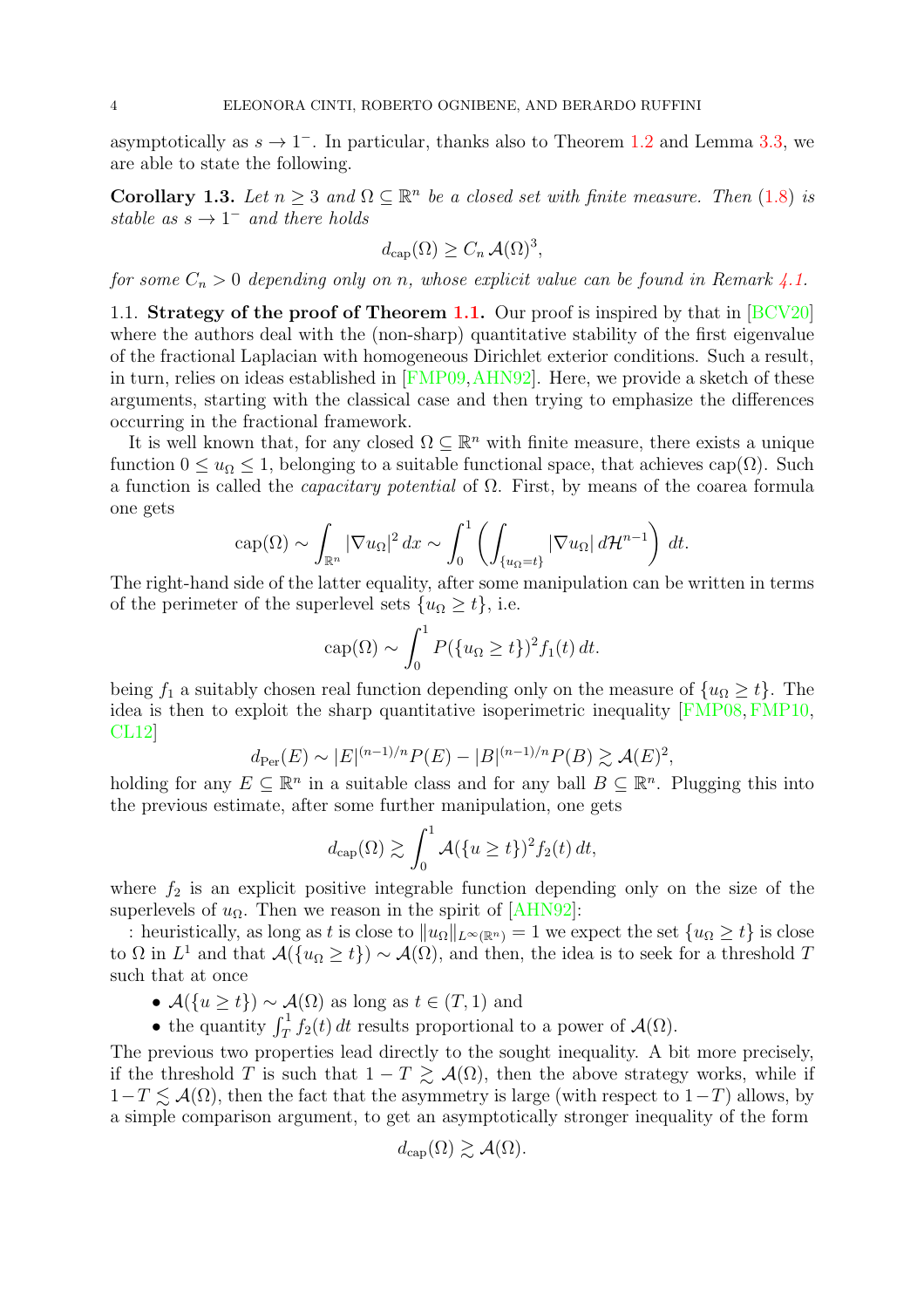In the fractional case the existence of a capacitary potential  $u_{\Omega}$  is guaranteed as well, see Remark [2.2.](#page-5-1) However, the arguments described above cannot be directly implemented in the fractional scenario, due to nonlocal effects. Indeed the very first step fails, since a suitable coarea formula for non-integer Sobolev spaces is missing. A way to overcome these difficulties is provided by the so called Caffarelli-Silvestre extension for functions in fractional Sobolev spaces. Loosely speaking, this tool allows us to interpret nonlocal energies of functions defined on  $\mathbb{R}^n$  as local energies of functions depending on one more variable. Namely, one can prove a characterization of the s-capacity in the fashion of

<span id="page-4-2"></span>(1.11) 
$$
\text{cap}_s(\Omega) \sim \inf \left\{ \int_{\mathbb{R}^{n+1}_+} z^{1-2s} |\nabla U(x, z)|^2 dx dz : U(x, 0) = u_{\Omega}(x) \right\},
$$

where

$$
\mathbb{R}^{n+1}_+ := \{(x, z) \colon x \in \mathbb{R}^n, \ z > 0\}
$$

and U varies in a suitable functional space on  $\mathbb{R}^{n+1}_+$ . Moreover, one can prove that the infimum in [\(1.11\)](#page-4-2) is uniquely achieved by a function  $0 \leq U_{\Omega} \leq 1$ . We refer to Section [2.2](#page-6-0) for the precise setting and definitions. At this point, the above strategy may be applied on every horizontal slice  $\{(x, z) : x \in \mathbb{R}^n\}$  and with  $U_{\Omega}(\cdot, z)$  in place of  $u_{\Omega}$ . This way, we end up with

$$
d_{\text{cap}_s}(\Omega) \gtrsim \int_0^\infty z^{1-2s} \int_0^1 \mathcal{A}(\{U(\cdot, z) \ge t\})^2 f_z(t) dt dz
$$

where, again,  $f_z$  is an explicit real-valued function depending on the measure of the superlevels of  $U(\cdot, z)$ . Here it appears evident the extra inconvenience due to the presence of the integral in the z−variable. To get rid of this latter problem, we adapt ideas in  $[BCV20]$  to show the existence of a *good* interval  $(0, z_0)$ , for which the (asymmetries of the) superlevels of  $U_{\Omega}(\cdot, z)$  are close to (those of) the superlevels of  $u_{\Omega}$ , leading to

$$
d_{\text{cap}_s}(\Omega) \gtrsim \int_0^{z_0} z^{1-2s} \int_0^1 \mathcal{A}(\{U_\Omega(\cdot, z) \ge t\})^2 f_z(t) dt dz
$$
  
 
$$
\sim \int_0^1 \mathcal{A}(\{u_\Omega \ge t\})^2 f_z(t) dt
$$

<span id="page-4-0"></span>and hence conclude similarly as in the classical local case.

### 2. Preliminaries

In this section we introduce some prerequisites that are necessary in order to prove our main result.

<span id="page-4-1"></span>2.1. The fractional capacity. First of all, we precisely define the functional setting we work in. For any open set  $\mathcal{O} \subseteq \mathbb{R}^n$ , we consider the homogeneous fractional Sobolev space  $\mathcal{D}^{s,2}(\mathcal{O})$ , defined as the completion of  $C_c^{\infty}(\mathcal{O})$  with respect to the Gagliardo seminorm of order s

$$
[u]_s = \left( \int_{\mathbb{R}^{2n}} \frac{|u(x) - u(y)|^2}{|x - y|^{n+2s}} dx dy \right)^{\frac{1}{2}}.
$$

The space  $\mathcal{D}^{s,2}(\mathcal{O})$  is an Hilbert space, naturally endowed with the following scalar product

$$
(u,v)_{\mathcal{D}^{s,2}(\mathbb{R}^n)} := \int_{\mathbb{R}^{2n}} \frac{(u(x) - u(y))(v(x) - v(y))}{|x - y|^{n+2s}} dx dy.
$$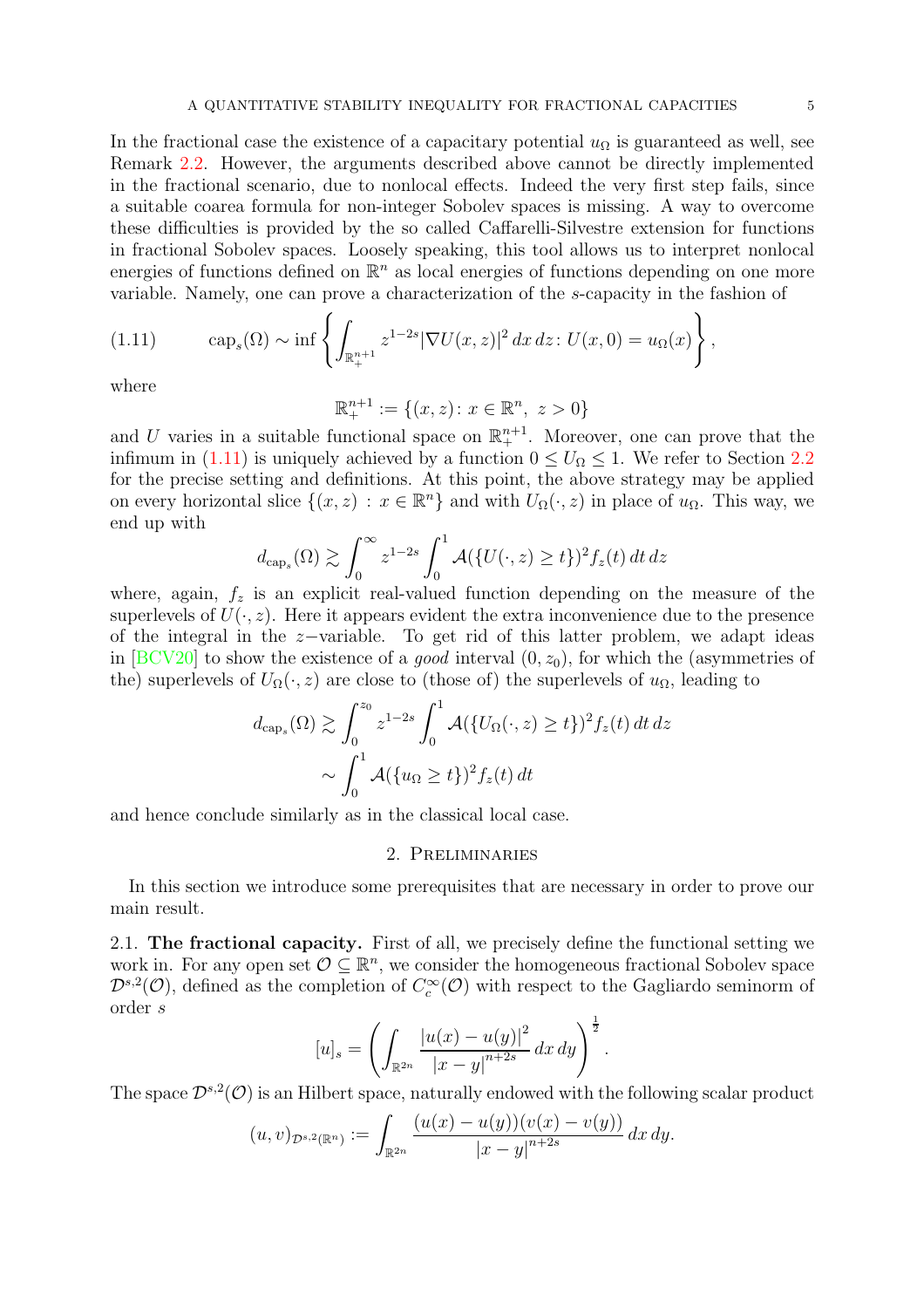Moreover, by trivial extension we have that  $\mathcal{D}^{s,2}(\mathcal{O})$  is continuously embedded in  $\mathcal{D}^{s,2}(\mathbb{R}^n)$ . We refer to [\[BS19\]](#page-24-6) and [\[BGCV21\]](#page-24-7) for more details concerning fractional homogeneous spaces and their characterizations. We limit ourselves to recall the fractional Sobolev inequality, which reads as follows:

<span id="page-5-2"></span>(2.1) 
$$
S_{n,s} \|u\|_{L^{2_s^*}(\mathbb{R}^n)}^2 \leq [u]_s^2 \text{ for all } u \in \mathcal{D}^{s,2}(\mathbb{R}^n),
$$

where

$$
2_s^* := \frac{2n}{n-2s}
$$

denotes the critical Sobolev exponent in the fractional framework and  $S_{n,s} > 0$  denotes the best constant in the inequality. In particular, this result ensures the continuity of the embedding

$$
\mathcal{D}^{s,2}(\mathbb{R}^n)\hookrightarrow L^{2^*_s}(\mathbb{R}^n)
$$

and it provides the following characterization

<span id="page-5-3"></span>(2.2) 
$$
\mathcal{D}^{s,2}(\mathbb{R}^n) = \{u \in L^{2_s^*}(\mathbb{R}^n) : [u]_s < \infty\}.
$$

We refer to [\[CT04,](#page-25-10) Theorem 1.1] (see also [\[SV11,](#page-25-11) Theorem 7] in the Appendix) and to  $[BGCV21, Theorem 3.1]$  for the proofs of  $(2.1)$  and  $(2.2)$ , respectively.

We now introduce the definition of fractional capacity of a closed subset of  $\mathbb{R}^n$ .

<span id="page-5-0"></span>**Definition 2.1.** Let  $\Omega \subseteq \mathbb{R}^n$  be closed and let  $\eta_{\Omega} \in C_c^{\infty}(\mathbb{R}^n)$  be such that  $\eta_{\Omega} = 1$  in an open neighbourhood of Ω. We define the *fractional capacity* of order s (or s-capacity) of the set  $\Omega$  as follows:

$$
\text{cap}_s(\Omega) := \inf \{ [u]_s^2 : u \in \mathcal{D}^{s,2}(\mathbb{R}^n), \ u - \eta_\Omega \in \mathcal{D}^{s,2}(\mathbb{R}^n \setminus \Omega) \}.
$$

First of all, we point out that the above definition does not depend on the choice of the cut-off function  $\eta_{\Omega}$ . Indeed, if  $\tilde{\eta}_{\Omega} \in C_c^{\infty}(\mathbb{R}^n)$  satisfies  $\tilde{\eta}_{\Omega} = 1$  in a neighbourhood of  $\Omega$ , then trivially

$$
\eta_{\Omega} + \mathcal{D}^{s,2}(\mathbb{R}^n \setminus \Omega) = \tilde{\eta}_{\Omega} + \mathcal{D}^{s,2}(\mathbb{R}^n \setminus \Omega).
$$

We also observe that, if  $\Omega \subseteq \mathbb{R}^n$  is a compact set, then, by a simple regularization argument, one can easily prove that

$$
\text{cap}_s(\Omega) = \inf\{ [u]_s^2 \colon u \in C_c^{\infty}(\mathbb{R}^n), \ u \ge 1 \text{ in } \Omega \}.
$$

We also point out that it is not restrictive to assume that the admissible competitors  $u$ in the definition of  $\text{cap}_s(\Omega)$  satisfy

$$
0 \le u \le 1, \quad \text{a.e. in } \mathbb{R}^n,
$$

since

$$
[u^+ \wedge 1]_s \le [u]_s \quad \text{for all } u \in \mathcal{D}^{s,2}(\mathbb{R}^n),
$$

where  $u^+$  denotes the positive part of u and  $a \wedge b = \min\{a, b\}$ . We refer to lemmas 2.6 and 2.7 in [\[War15\]](#page-25-12) for the proofs.

<span id="page-5-1"></span>Remark 2.2. By direct methods of the calculus of variations, it is easy to check that  $\text{cap}_s(\Omega)$  is uniquely achieved (when  $\text{cap}_s(\Omega) < \infty$ ) by a function  $u \in \mathcal{D}^{s,2}(\mathbb{R}^n)$  such that  $u - \eta_{\Omega} \in \mathcal{D}^{s,2}(\mathbb{R}^n \setminus \Omega)$ . Hereafter, we denote such function by  $u_{\Omega}$  and we call it the s-capacitary potential (or simply the capacitary potential) associated to  $\Omega$ . Moreover, it is easy to observe that  $0 \le u_{\Omega} \le 1$  a.e. in  $\mathbb{R}^n$  and that  $u_{\Omega}$  satisfies a variational equation, that is

$$
(u_{\Omega}, \varphi)_{\mathcal{D}^{s,2}(\mathbb{R}^n)} = 0
$$
, for all  $\varphi \in \mathcal{D}^{s,2}(\mathbb{R}^n \setminus \Omega)$ .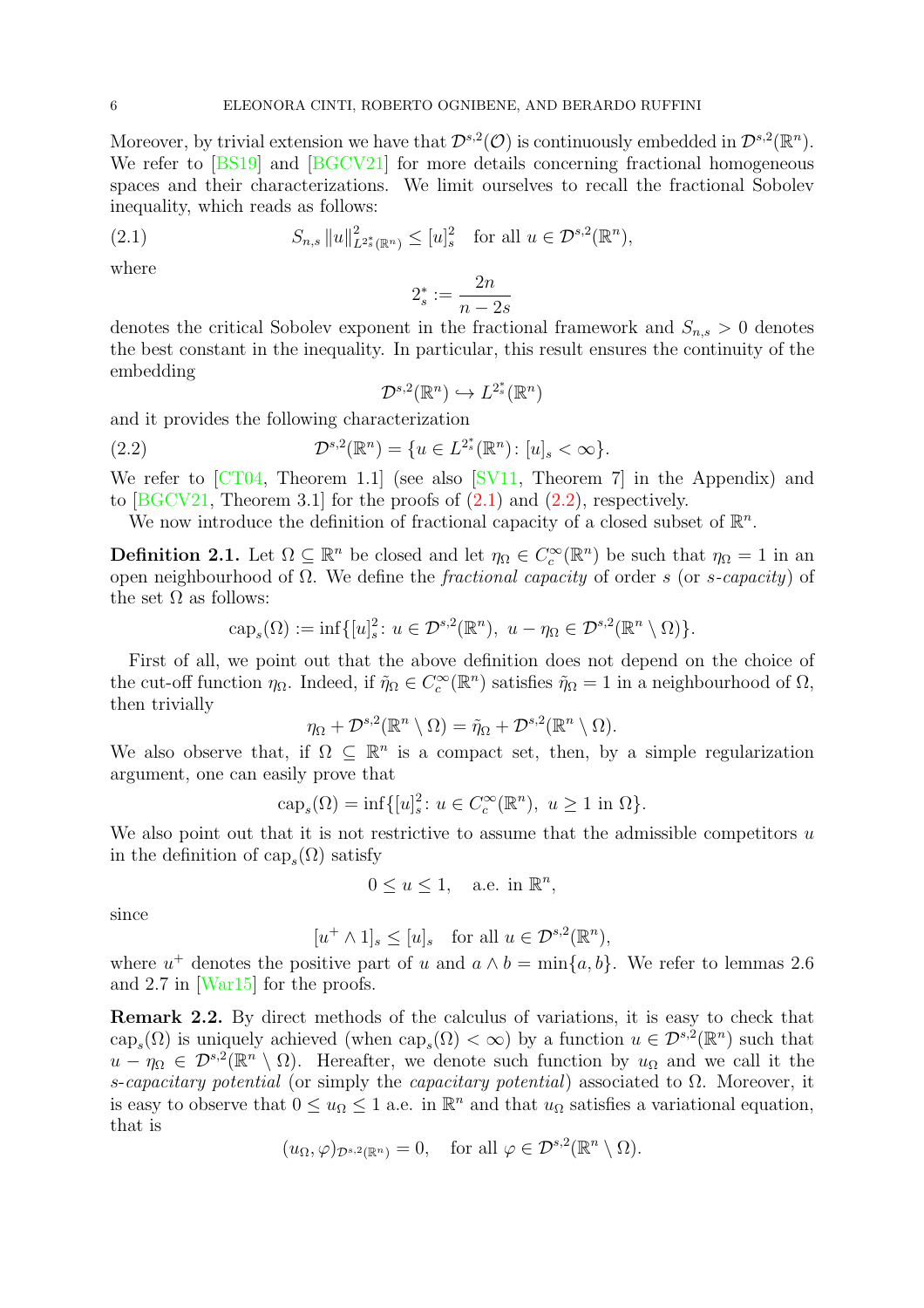The notion of s-capacity of a set is in relation with the fractional Laplace operator of order s, which is defined, for  $u \in C_c^{\infty}(\mathbb{R}^n)$ , as follows

$$
(-\Delta)^s u(x) := 2 \text{ P.V.} \int_{\mathbb{R}^n} \frac{u(x) - u(y)}{|x - y|^{n+2s}} dy
$$
  
= 
$$
2 \lim_{r \to 0^+} \int_{\{|x - y| > r\}} \frac{u(x) - u(y)}{|x - y|^{n+2s}} dy,
$$

where P.V. means that the integral has to be seen in the principal value sense. It is natural to extend the definition of fractional Laplacian applied to any function in  $\mathcal{D}^{s,2}(\mathbb{R}^n)$ , in a distributional sense. More precisely, given  $u \in \mathcal{D}^{s,2}(\mathbb{R}^n)$ , we have that  $(-\Delta)^su \in \mathbb{C}^{s,2}(\mathbb{R}^n)$  $(\mathcal{D}^{s,2}(\mathbb{R}^n))^*$  (with  $(\mathcal{D}^{s,2}(\mathbb{R}^n))^*$  denoting the dual of  $\mathcal{D}^{s,2}(\mathbb{R}^n)$ ) and it acts as follows

$$
(\mathcal{D}^{s,2}(\mathbb{R}^n))^* \langle (-\Delta)^s u, v \rangle_{\mathcal{D}^{s,2}(\mathbb{R}^n)} = (u,v)_{\mathcal{D}^{s,2}(\mathbb{R}^n)}, \text{ for all } v \in \mathcal{D}^{s,2}(\mathbb{R}^n).
$$

Therefore, in view of Remark [2.2,](#page-5-1) we can say that the capacitary potential  $u_{\Omega} \in \mathcal{D}^{s,2}(\mathbb{R}^n)$ weakly satisfies

$$
\begin{cases}\n(-\Delta)^s u_{\Omega} = 0, & \text{in } \mathbb{R}^n \setminus \Omega, \\
u_{\Omega} = 1, & \text{in } \Omega.\n\end{cases}
$$

<span id="page-6-0"></span>2.2. The extended formulation. The proof of our main result strongly relies on an extension procedure for functions in fractional Sobolev spaces, first established in [\[CS07\]](#page-24-8), which, in some sense, allows to avoid some nonlocal issues and recover a local framework. Such a procedure is commonly called Caffarelli-Silvestre extension. In this paragraph, we introduce the functional spaces emerging in the extended formulation and we discuss some of their properties, also in relation with the s-capacity of a set. We remark that, being the Caffarelli-Silvestre extension a classical tool nowadays, the results we present here can be regarded as folklore. But still, up to our knowledge, there are no explicit proofs available in the literature, hence we decided to report them here.

For any closed set  $K \subseteq \partial \mathbb{R}^{n+1}_+ \simeq \mathbb{R}^n$ , we define the space  $\mathcal{D}^{1,2}(\overline{\mathbb{R}^{n+1}_+} \setminus K; z^{1-2s})$  as the completion of  $C_c^{\infty}(\overline{\mathbb{R}^{n+1}_+} \setminus K)$  with respect to the norm

$$
||U||_{\mathcal{D}^{1,2}(\overline{\mathbb{R}^{n+1}_+}\setminus K; z^{1-2s})} := \left(\int_{\mathbb{R}^{n+1}_+} z^{1-2s} \, |\nabla U|^2 \, dx \, dz\right)^{\frac{1}{2}}.
$$

However hereafter we simply write  $\mathcal{D}_z^{1,2}(\overline{\mathbb{R}_+^{n+1}} \setminus K)$  in place of  $\mathcal{D}^{1,2}(\overline{\mathbb{R}_+^{n+1}} \setminus K; z^{1-2s})$ .

We have that  $\mathcal{D}_z^{1,2}(\overline{\mathbb{R}^{n+1}_+} \setminus K)$  is an Hilbert space with respect to the scalar product

$$
(U,V)_{\mathcal{D}^{1,2}_z(\overline{\mathbb{R}^{n+1}_+}\backslash K)}:=\int_{\mathbb{R}^{n+1}_+}z^{1-2s}\nabla U\cdot \nabla V\,dx\,dz.
$$

First of all we shot that the space  $\mathcal{D}_z^{1,2}(\overline{\mathbb{R}^{n+1}_+} \setminus K)$  is a well defined functional space, which is not obvious. In order to prove that, it is sufficient to prove that it is the case for  $\mathcal{D}_z^{1,2}(\overline{\mathbb{R}^{n+1}_+})$ , in view of the continuous embedding

$$
\mathcal{D}_z^{1,2}(\overline{\mathbb{R}^{n+1}_+} \setminus K) \hookrightarrow \mathcal{D}_z^{1,2}(\overline{\mathbb{R}^{n+1}_+}).
$$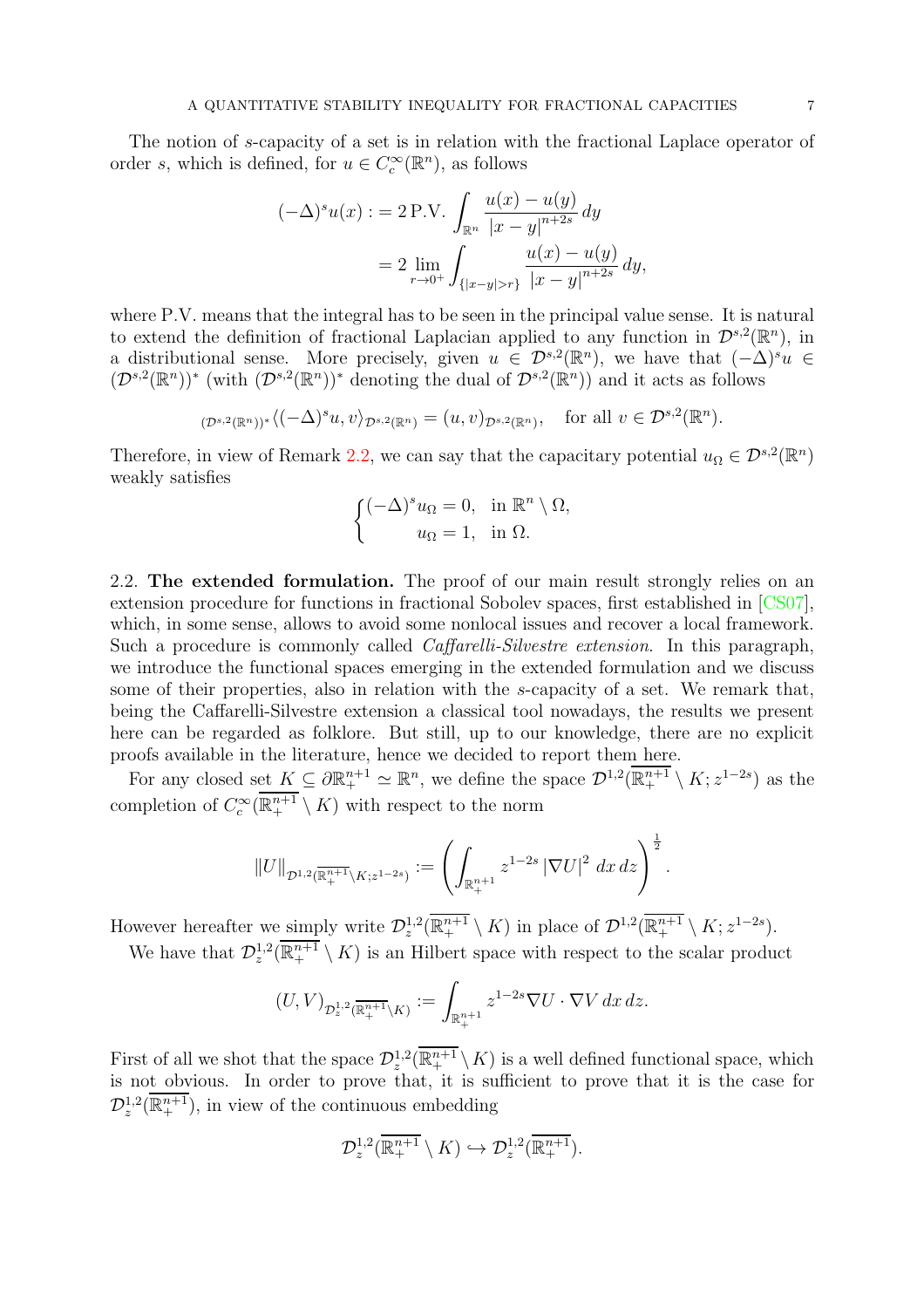To show this, we first recall by [\[DMV17,](#page-25-13) Proposition 3.3] the following weighted Sobolev inequality (2.3)

<span id="page-7-0"></span>
$$
\left(\int_{\mathbb{R}^{n+1}_+} z^{1-2s} |U|^{2\gamma} dx dz\right)^{\frac{1}{2\gamma}} \leq S'_{n,s} \left(\int_{\mathbb{R}^{n+1}_+} z^{1-2s} |\nabla U|^2 dx dz\right)^{\frac{1}{2}} \quad \text{for all } U \in \mathcal{D}_z^{1,2}(\overline{\mathbb{R}^{n+1}_+}),
$$

where  $S'_{n,s}$  is a positive constant and  $\gamma := 1 + \frac{2}{n-2s}$ . In particular this inequality yields the following continuous embedding

$$
\mathcal{D}_z^{1,2}(\overline{\mathbb{R}^{n+1}_+}) \hookrightarrow L^{2\gamma}(\mathbb{R}^{n+1}_+; z^{1-2s}),
$$

where

$$
L^{2\gamma}(\mathbb{R}^{n+1}_{+};z^{1-2s}):=\left\{U\in L^{1}_{\mathrm{loc}}(\mathbb{R}^{n+1}_{+})\colon \int_{\mathbb{R}^{n+1}_{+}}z^{1-2s}\left|U\right|^{2\gamma}dx\,dz<\infty\right\}.
$$

We now provide a characterization of  $\mathcal{D}_z^{1,2}(\overline{\mathbb{R}^{n+1}_+})$  as a concrete functional space.

<span id="page-7-4"></span>**Proposition 2.3.** The space  $\mathcal{D}_z^{1,2}(\overline{\mathbb{R}^{n+1}_+})$  is a functional space. In particular there holds

$$
\mathcal{D}_z^{1,2}(\overline{\mathbb{R}^{n+1}_+}) = \left\{ U \in L^{2\gamma}(\mathbb{R}^{n+1}_+; z^{1-2s}) \colon ||U||_{\mathcal{D}_z^{1,2}(\overline{\mathbb{R}^{n+1}_+})} < +\infty \right\}.
$$

Proof. The fact that

$$
\mathcal{D}_z^{1,2}(\overline{\mathbb{R}^{n+1}_+}) \subseteq \left\{ U \in L^{2\gamma}(\mathbb{R}^{n+1}_+; z^{1-2s}) \colon ||U||_{\mathcal{D}_z^{1,2}(\overline{\mathbb{R}^{n+1}_+})} < +\infty \right\}
$$

immediately follows from [\(2.3\)](#page-7-0). We now prove the reverse inclusion. Namely, we show that any function

<span id="page-7-3"></span>(2.4) 
$$
U \in L^{2\gamma}(\mathbb{R}^{n+1}_+; z^{1-2s})
$$

such that

<span id="page-7-2"></span>(2.5) 
$$
||U||_{\mathcal{D}_z^{1,2}(\overline{\mathbb{R}^{n+1}_+})} < +\infty
$$

can be approximated by functions in  $C_c^{\infty}(\overline{\mathbb{R}^{n+1}_+})$  in the topology induced by the norm  $\|\cdot\|_{\mathcal{D}^{1,2}_z(\overline{\mathbb{R}^{n+1}_+})}$ . First, suppose that U is compactly supported in  $\overline{\mathbb{R}^{n+1}_+}$  and let

$$
\tilde{U}(x, z) := \begin{cases} U(x, z), & \text{if } z > 0, \\ U(x, -z), & \text{if } z < 0. \end{cases}
$$

Moreover, we let  $\{\rho_{\varepsilon}\}_{{\varepsilon}>0}$  be a family of mollifiers<sup>[3](#page-7-1)</sup> in  $\mathbb{R}^{n+1}$  and we set

$$
U_{\varepsilon} = \tilde{U} \star \rho_{\varepsilon} \frac{1}{\mathbb{R}^{n+1}_+}
$$

Clearly  $U_{\varepsilon}$  pointwisely converge to U in  $\overline{\mathbb{R}^{n+1}}$ , as  $\varepsilon \to 0$ . Moreover it is equibounded in  $\mathcal{D}_z^{1,2}(\overline{\mathbb{R}^{n+1}_+})$ . Thus we easily conclude by means of the dominated convergence theorem. We consider now the general case. Fix  $\varepsilon > 0$  and let  $U_R = U \eta_R$  where  $\eta_R$  is the restriction to  $\overline{\mathbb{R}^{n+1}}$  of a radial, smooth cut-off function defined on  $\mathbb{R}^{n+1}$  such that  $\eta_R = 1$  on  $B_R$ ,  $\eta_R = 0$ on  $\mathbb{R}^{n+1} \setminus B_{2R}$  and  $\sup_{\mathbb{R}^{n+1}} |\nabla \eta_R| \leq 4R^{-1}$ . Since,  $U_R \in \mathcal{D}_z^{1,2}(\overline{\mathbb{R}^{n+1}_+})$ , by the previous step

<span id="page-7-1"></span><sup>&</sup>lt;sup>3</sup>We call mollifier a smooth, symmetric decreasing, positive and compactly supported function, which converges in distribution to a centered Dirac measure  $\delta$ , as  $\varepsilon \to 0$ , and such that  $\|\rho_{\varepsilon}\|_{L^1(\mathbb{R}^{n+1})} = 1$ .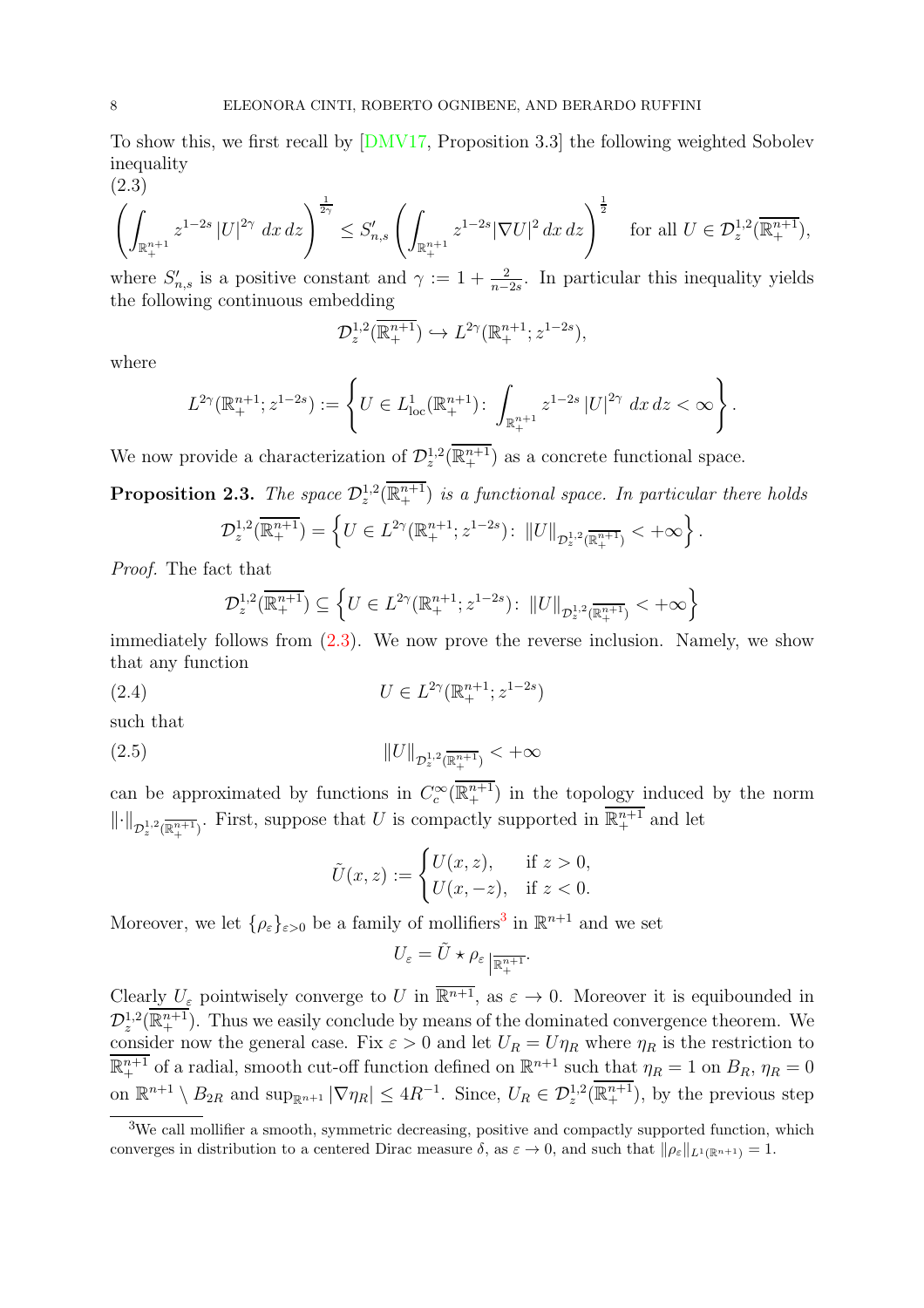there exists  $V_R \in C_c^{\infty}(\overline{\mathbb{R}^{n+1}_+})$  such that  $||U_R - V_R||_{\mathcal{D}_z^{1,2}(\overline{\mathbb{R}^{n+1}_+})} \leq \varepsilon/2$ , so that, by triangular inequality

$$
||U - V_R||_{\mathcal{D}_z^{1,2}(\overline{\mathbb{R}^{n+1}_+})} \leq ||U - U_R||_{\mathcal{D}_z^{1,2}(\overline{\mathbb{R}^{n+1}_+})} + \frac{\varepsilon}{2}.
$$

We are left to show that  $U_R \to U$  in  $\mathcal{D}_z^{1,2}(\overline{\mathbb{R}^{n+1}_+})$ , as  $R \to \infty$ . In view of the properties of  $\eta_R$ , we have that

$$
\begin{split} \left\| U - U_{R} \right\|_{\mathcal{D}_z^{1,2}(\overline{\mathbb{R}^{n+1}_+})}^2 &= \int_{\mathbb{R}^{n+1}_+} z^{1-2s} |\nabla U - \nabla (U \eta_R)|^2 \, dx \, dz \\ &\le 2 \int_{\mathbb{R}^{n+1}_+} z^{1-2s} |\nabla U - \eta_R \nabla U|^2 \, dx \, dz + 2 \int_{\mathbb{R}^{n+1}_+} z^{1-2s} |U \nabla \eta_R|^2 \, dx \, dz \\ &\le 2 \int_{\mathbb{R}^{n+1}_+ \backslash B_R^+} z^{1-2s} |\nabla U|^2 \, dx \, dz + \frac{32}{R^2} \int_{B_{2R}^+ \backslash B_R^+} z^{1-2s} |U|^2 \, dx \, dz, \end{split}
$$

where  $B_r^+ := B_r \cap \mathbb{R}^{n+1}_{+}$ . Thanks to [\(2.5\)](#page-7-2), the first term on the right-hand side in the above inequalities is infinitesimal as  $R$  tends to infinity, so it can be chosen smaller than  $\varepsilon/4$ . For what concerns the second term, by Hölder inequality we obtain that

$$
\int_{B_{2R}^+\setminus B_R^+} z^{1-2s} \left| U \right|^2 \, dx \, dz \le \left( \int_{B_{2R}^+\setminus B_R^+} z^{1-2s} \, dx \, dz \right)^{(\gamma-1)/\gamma} \left( \int_{B_{2R}^+\setminus B_R^+} z^{1-2s} \left| U \right|^{2\gamma} \, dx \, dz \right)^{1/\gamma}.
$$

By [\(2.4\)](#page-7-3) we have that

$$
\int_{B_{2R}^+\backslash B_R^+} z^{1-2s} \left| U \right|^{2\gamma} dx \, dz \to 0, \quad \text{as } R \to \infty,
$$

while, by an explicit computation, also recalling that  $\gamma = 1 + \frac{n}{n-2s}$  one gets that

$$
\sup_{R\geq 1}\frac{1}{R^2}\left(\int_{B_{2R}^+\setminus B_R^+}z^{1-2s}\,dx\,dz\right)^{(\gamma-1)/\gamma}<+\infty.
$$

Hence we can choose  $R$  large enough so that

$$
\frac{16}{R^2} \int_{B_{2R}^+\backslash B_R^+} z^{1-2s} U^2 dx dz \le \varepsilon/4,
$$

and conclude that

$$
||U - V_R||_{\mathcal{D}_z^{1,2}(\overline{\mathbb{R}^{n+1}_+})} \leq \varepsilon.
$$

 $\Box$ 

Another fundamental fact that relates the space  $\mathcal{D}_z^{1,2}(\overline{\mathbb{R}^{n+1}_+})$  with  $\mathcal{D}^{s,2}(\mathbb{R}^n)$  is the existence of a trace map from the former to the latter. Before stating the precise result, we recall the following classical Hardy inequality, whose proof can be found e.g. in [\[HLP52\]](#page-25-14).

<span id="page-8-0"></span>**Lemma 2.4.** Let  $p \in (1,\infty)$  and  $a < 1$ . Then there exists a constant  $C(p, a) > 0$  such that

$$
\int_0^\infty \rho^a \left| \frac{1}{\rho} \int_0^\rho f(t) dt \right|^p d\rho \le C(p, a) \int_0^\infty \rho^a |f(\rho)|^p d\rho,
$$

for all  $f \in C_c^{\infty}([0, \infty))$ .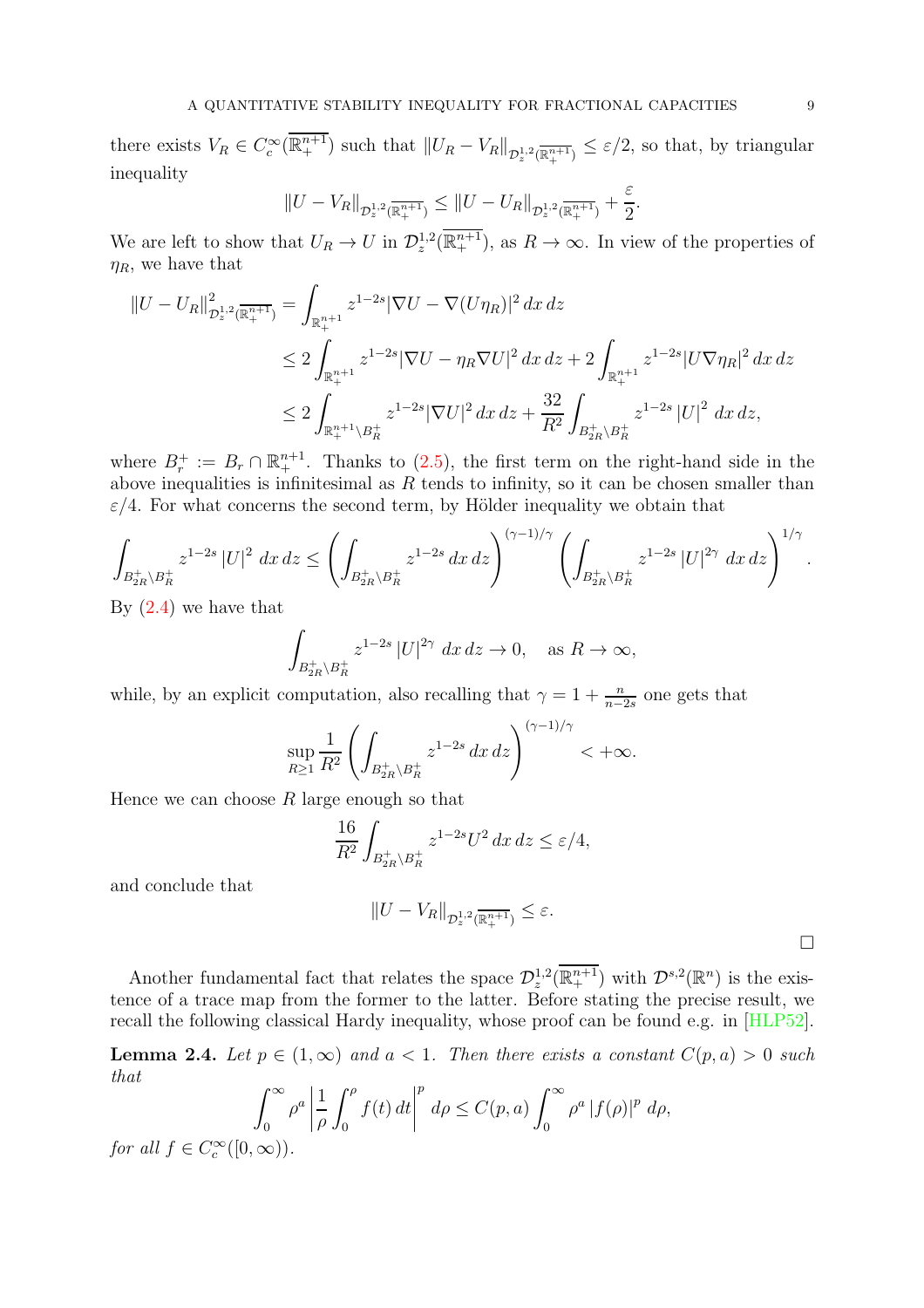<span id="page-9-1"></span>Proposition 2.5. There exists a linear and continuous trace operator

$$
\mathrm{Tr} \colon \mathcal{D}_z^{1,2}(\overline{\mathbb{R}^{n+1}_+}) \to \mathcal{D}^{s,2}(\mathbb{R}^n)
$$

such that  $\text{Tr}(U)(x) = U(x,0)$  for every  $U \in C_c^{\infty}(\overline{\mathbb{R}^{n+1}_+}).$ 

*Proof.* Throughout the proof, we assume the space  $\mathcal{D}^{s,2}(\mathbb{R}^n)$  to be endowed with the following norm

$$
[u]_{s,\#} := \left(\sum_{i=1}^n [u]_{s,i}^2\right)^{\frac{1}{2}}.
$$

where

$$
[u]_{s,i}^2 := \int_0^\infty \int_{\mathbb{R}^n} \frac{|u(x + \rho \mathbf{e}_i) - u(x)|^2}{\rho^{1+2s}} dx d\rho,
$$

with  $e_i$  denoting the unit vector in the positive  $x_i$  variable. The norm  $[\cdot]_{s,\#}$  is equivalent to  $[\cdot]_s$ , as proved in  $[BCV20,$  Proposition B.1. By density, it is sufficient to prove that there exists  $C > 0$  such that

<span id="page-9-0"></span>(2.6) 
$$
[U(\cdot,0)]_{s,\#} \leq C ||U||_{\mathcal{D}^{1,2}_z(\overline{\mathbb{R}^{n+1}_+})}, \text{ for all } U \in C_c^{\infty}(\overline{\mathbb{R}^{n+1}_+}).
$$

For  $U \in C_c^{\infty}(\overline{\mathbb{R}^{n+1}_+})$ ,  $x \in \mathbb{R}^n$  and  $\rho > 0$ , we rewrite

$$
U(x,0) = U(x,\rho) - \int_0^{\rho} \frac{\partial U}{\partial z}(x,t) dt,
$$

$$
U(x + \rho e_i, 0) = U(x + \rho e_i, \rho) - \int_0^{\rho} \frac{\partial U}{\partial z}(x + \rho e_i, t) dt.
$$

Therefore

$$
\frac{|U(x+\rho e_i,0)-U(x,0)|^2}{\rho^{1+2s}} \leq 2\rho^{1-2s} \frac{|U(x+\rho e_i,\rho)-U(x,\rho)|^2}{\rho^2} + 2\rho^{1-2s} \left| \frac{1}{\rho} \int_0^{\rho} \left( \frac{\partial U}{\partial z}(x+\rho e_i,t) - \frac{\partial U}{\partial z}(x,t) \right) dt \right|^2.
$$

If we integrate in the  $x$  variable we obtain

$$
\int_{\mathbb{R}^n} \frac{|U(x + \rho \mathbf{e}_i, 0) - U(x, 0)|^2}{\rho^{1+2s}} dx \le 2\rho^{1-2s} \int_{\mathbb{R}^n} \left| \frac{\partial U}{\partial x_i}(x, \rho) \right|^2 dx + 4\rho^{1-2s} \int_{\mathbb{R}^n} \left| \frac{1}{\rho} \int_0^{\rho} \left( \frac{\partial U}{\partial z}(x, t) dt \right) \right|^2 dx,
$$

where we used the fact that

$$
\int_{\mathbb{R}^n} \frac{|U(x + \rho \mathbf{e}_i, \rho) - U(x, \rho)|^2}{\rho^2} dx \le \int_{\mathbb{R}^n} \left| \frac{\partial U}{\partial x_i}(x, \rho) \right|^2 dx
$$

for the first term and a change of variable for the second. By integration with respect to  $\rho$  in  $(0, \infty)$  and thanks to Lemma [2.4](#page-8-0) (choosing  $p = 2$  and  $a = 1 - 2s$ ) we infer

$$
[U(\cdot,0)]_{s,i}^2 \le 2\int_{\mathbb{R}^{n+1}_+} \rho^{1-2s} \left| \frac{\partial U}{\partial x_i}(x,\rho) \right|^2 dx d\rho + C \int_{\mathbb{R}^{n+1}_+} \rho^{1-2s} \left| \frac{\partial U}{\partial z}(x,\rho) \right|^2 dx d\rho,
$$

for some constant  $C > 0$  depending only on s. If we now sum for  $i = 1, \ldots, n$  and take the square root, we obtain  $(2.6)$ , thus concluding the proof.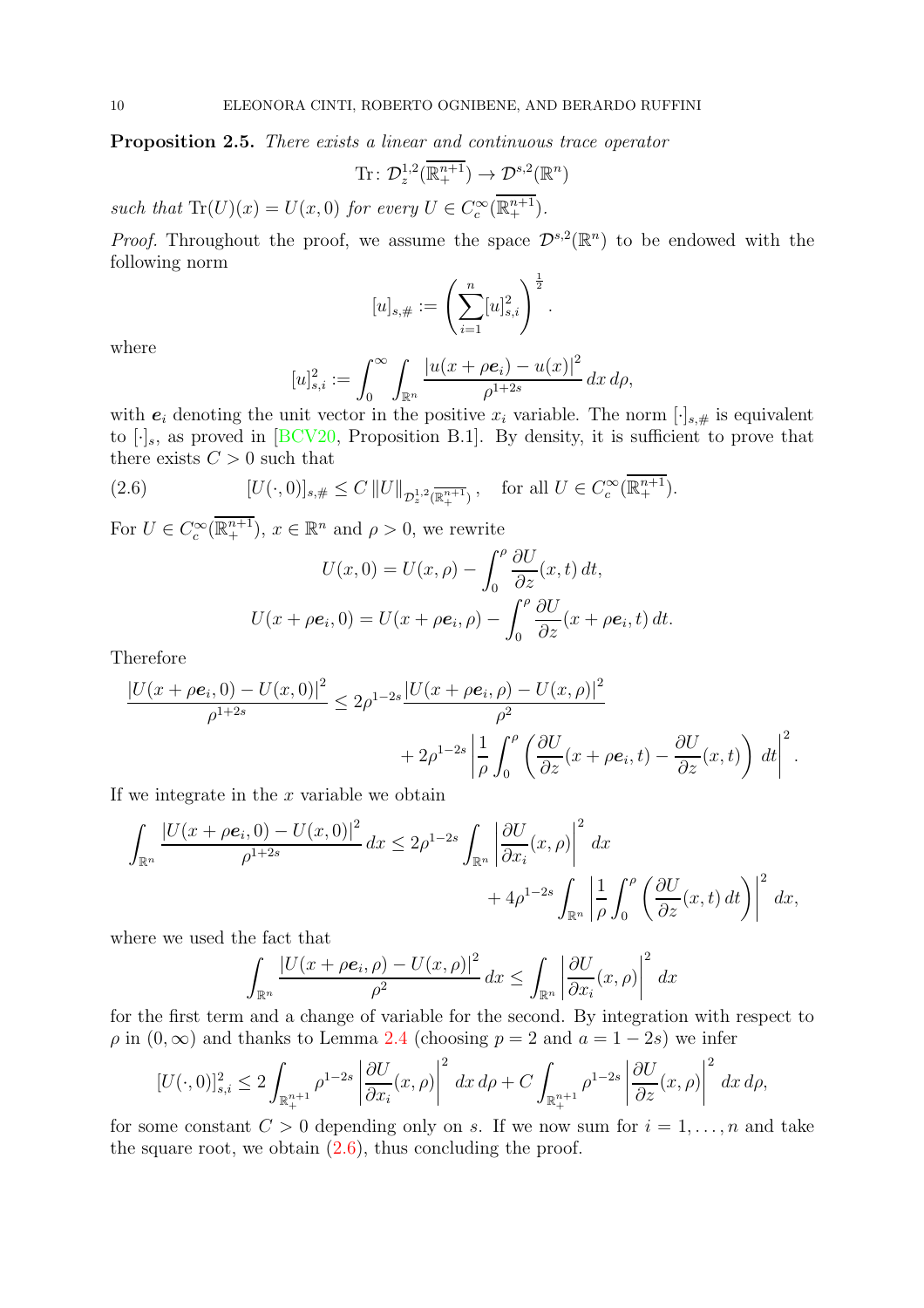$\Box$ 

The next step is to prove that the trace map introduced in the proposition above is onto. We first introduce the Poisson kernel of the upper half-space  $\mathbb{R}^{n+1}_+$ , defined as

$$
P_z(x) := c_{n,s} \frac{z^{2s}}{(|x|^2 + z^2)^{\frac{n+2s}{2}}}, \quad \text{for } (x, z) \in \mathbb{R}_+^{n+1}
$$

where

<span id="page-10-5"></span>(2.7) 
$$
c_{n,s} := \left( \int_{\mathbb{R}^n} \frac{1}{(1+|x|^2)^{\frac{n+2s}{2}}} dx \right)^{-1} = \pi^{-\frac{n}{2}} \frac{\Gamma(\frac{n+2s}{2})}{\Gamma(s)},
$$

is given in such a way that

$$
\int_{\mathbb{R}^n} P_z(x) dx = 1, \text{ for all } z > 0,
$$

see [\[FMM11,](#page-25-15) Remark 2.2]. Essentially, a convolution with this kernel allows to extend to the upper half-space  $\mathbb{R}^{n+1}$  functions that are defined on  $\mathbb{R}^n$ . This is done first for functions in  $C_c^{\infty}(\mathbb{R}^n)$  and then extended by density to the whole  $\mathcal{D}^{s,2}(\mathbb{R}^n)$ . Namely, we have the following.

<span id="page-10-4"></span>**Proposition 2.6.** Let  $\varphi \in \mathcal{D}^{s,2}(\mathbb{R}^n)$ . Then the function

<span id="page-10-1"></span>(2.8) 
$$
U_{\varphi}(x, z) := (P_z \star \varphi)(x)
$$

belongs to  $\mathcal{D}_z^{1,2}(\overline{\mathbb{R}^{n+1}_+})$  and

<span id="page-10-3"></span>(2.9) 
$$
||U_{\varphi}||_{\mathcal{D}_z^{1,2}(\overline{\mathbb{R}_+^{n+1}})}^2 = \alpha_{n,s}[\varphi]_s^2,
$$

where

<span id="page-10-2"></span>(2.10) 
$$
\alpha_{n,s} := \frac{s(1-s)}{\pi^{\frac{n}{2}}} \frac{\Gamma(1-s)\Gamma\left(\frac{n+2s}{2}\right)}{\Gamma(s)\Gamma(2-s)} > 0.
$$

In particular the trace operator established in Proposition [2.5](#page-9-1) is surjective.

*Proof.* For any  $\varphi \in C_c^{\infty}(\mathbb{R}^n)$ , we let

$$
(\mathcal{E}\varphi)(x,z) := (P_z \star \varphi)(x).
$$

It is easy to check that

<span id="page-10-0"></span>(2.11) 
$$
\|\mathbf{E}\varphi\|_{\mathcal{D}_z^{1,2}(\overline{\mathbb{R}^{n+1}_+})}^2 = \int_{\mathbb{R}^{n+1}_+} z^{1-2s} |\nabla(\mathbf{E}\varphi)|^2 dx dz = \alpha_{n,s}[\varphi]_s^2.
$$

For the computation of the explicit constant see e.g. [\[CS14,](#page-24-9) Remark 3.11]. Moreover, by the weighted Sobolev inequality [\(2.3\)](#page-7-0)

$$
\int_{\mathbb{R}^{n+1}_+} z^{1-2s} \left| E\varphi \right|^{2\gamma} dx \, dz < \infty.
$$

Hence, by Proposition [2.3,](#page-7-4) we have that  $E\varphi \in \mathcal{D}_z^{1,2}(\overline{\mathbb{R}^{n+1}_+})$ . Therefore the map

$$
E: C_c^{\infty}(\mathbb{R}^n) \to \mathcal{D}_z^{1,2}(\overline{\mathbb{R}_+^{n+1}})
$$

is linear and continuous, thus it can be uniquely extended in the whole  $\mathcal{D}^{s,2}(\mathbb{R}^n)$  and [\(2.11\)](#page-10-0) still holds. We now prove that  $E\varphi = U_{\varphi}$  for any  $\varphi \in \mathcal{D}^{s,2}(\mathbb{R}^n)$ . Let  $\varphi \in \mathcal{D}^{s,2}(\mathbb{R}^n)$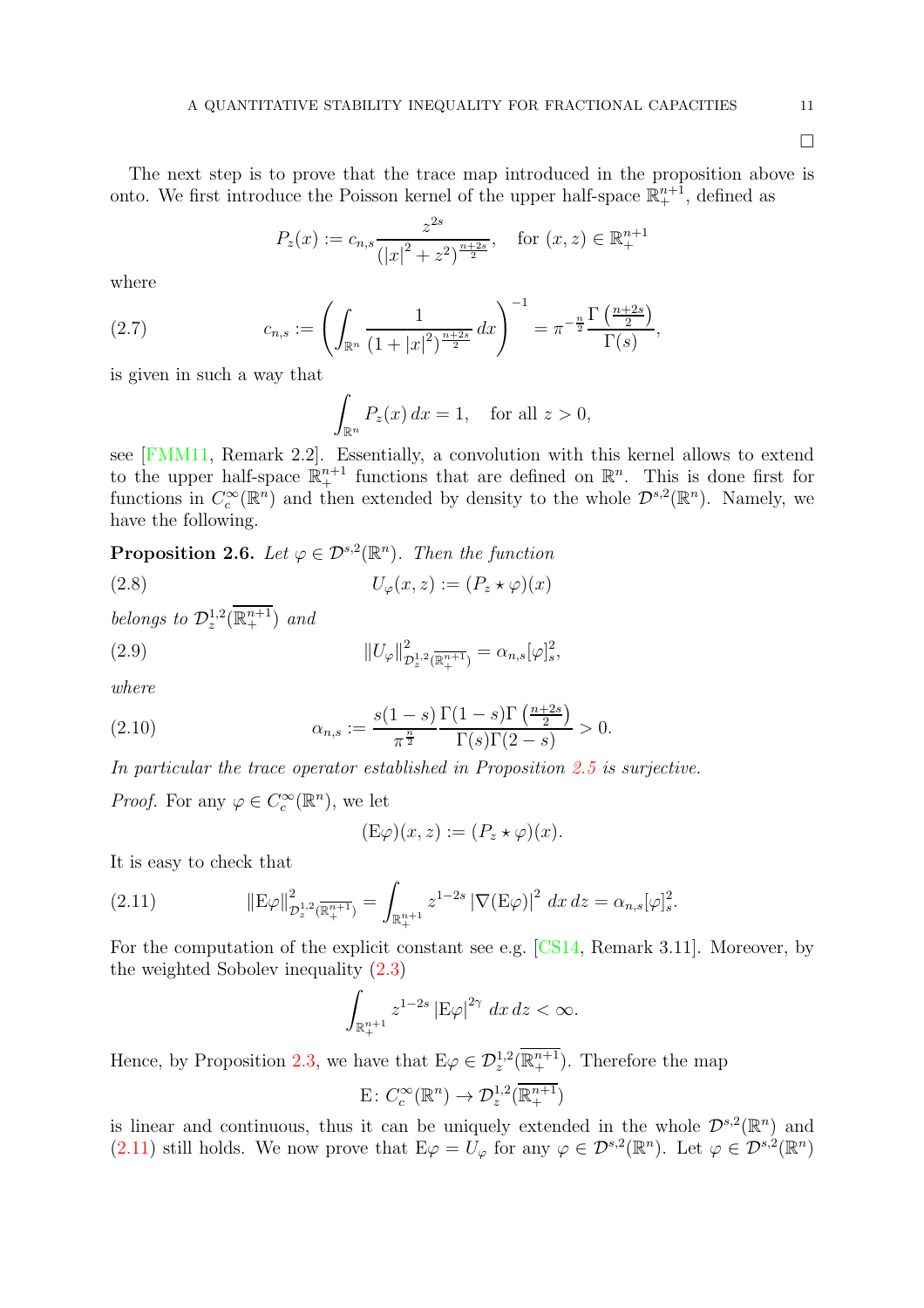and  $(\varphi_i)_i \subseteq C_c^{\infty}(\mathbb{R}^n)$  be such that  $\varphi_i \to \varphi$  in  $\mathcal{D}^{s,2}(\mathbb{R}^n)$  as  $i \to \infty$ . Thanks to  $(2.1)$ , we have that ∗

$$
\varphi_i \to \varphi
$$
 in  $L^{2^*_s}(\mathbb{R}^n)$ , as  $i \to \infty$ ,

which, by definition, implies that

$$
\mathcal{E} \varphi_i = U_{\varphi_i} \to U_{\varphi} \quad \text{pointwise in } \mathbb{R}^{n+1}_+, \quad \text{as } i \to \infty.
$$

On the other hand  $E\varphi_i \to E\varphi$  in  $\mathcal{D}_z^{1,2}(\overline{\mathbb{R}^{n+1}_+})$  as  $i \to \infty$ ; hence, up to a subsequence  $E\varphi_i \to E\varphi$  a.e. in  $\mathbb{R}^{n+1}_+$ , as  $i \to \infty$ .

Therefore  $E\varphi = U_{\varphi}$  and the proof is complete.

The following corollary, in view of the previous results, tells us that there is an isometry between the space  $\mathcal{D}^{s,2}(\mathbb{R}^n)$  and the subspace of  $\mathcal{D}_z^{1,2}(\overline{\mathbb{R}^{n+1}_+})$  containing the (unique) minimizers of a certain functional.

<span id="page-11-0"></span>**Corollary 2.7.** Let  $\varphi \in \mathcal{D}^{s,2}(\mathbb{R}^n)$ . Then the minimization problem

$$
\min_{U \in \mathcal{D}_z^{1,2}(\mathbb{R}_+^{n+1})} \left\{ \int_{\mathbb{R}_+^{n+1}} z^{1-2s} \left| \nabla U \right|^2 dx \, dz \colon \, \text{Tr} \, U = \varphi \right\}
$$

admits a unique solution, which coincides with  $U_{\varphi}$  as in [\(2.8\)](#page-10-1). Moreover

$$
\begin{cases}\n-\text{div}(z^{1-2s}\nabla U_{\varphi}) = 0, & \text{in } \mathbb{R}^{n+1}_+, \\
U_{\varphi} = \varphi, & \text{on } \mathbb{R}^n, \\
-\lim_{z \to 0^+} z^{1-2s} \frac{\partial U_{\varphi}}{\partial z} = \alpha_{n,s} (-\Delta)^s \varphi, & \text{on } \mathbb{R}^n,\n\end{cases}
$$

in a weak sense, that is

$$
\int_{\mathbb{R}^{n+1}_+} z^{1-2s} \nabla U_\varphi \cdot \nabla V \, dx \, dz = \alpha_{n,s}(\varphi, \text{Tr } V)_{\mathcal{D}^{s,2}(\mathbb{R}^n)}, \quad \text{for all } V \in \mathcal{D}_z^{1,2}(\overline{\mathbb{R}^{n+1}_+}),
$$

where  $\alpha_{n,s} > 0$  is as in  $(2.10)$ .

Proof. The proof is standard. For instance see [\[BCV20,](#page-24-4) Proposition 2.6] for the first part and  $\left[\frac{\text{CS07}}{\text{C}}\right]$  for the second.

<span id="page-11-1"></span>Remark 2.8. In view of the extension procedure described above, we can relate the notion of s-capacity with another notion of (weighted) capacity of sets in  $\mathbb{R}^{n+1}$ . More precisely, with a slight abuse of notation, we call  $\mathcal{D}_z^{1,2}(\mathbb{R}^{n+1})$  the completion of  $C_c^{\infty}(\mathbb{R}^{n+1})$ with respect to the norm

$$
||U||_{\mathcal{D}_z^{1,2}(\mathbb{R}^{n+1})} := \left(\int_{\mathbb{R}^{n+1}} |z|^{1-2s} |\nabla U|^2 dx dz\right)^{\frac{1}{2}}
$$

and, for any closed  $K \subseteq \mathbb{R}^{n+1}$ , we let

$$
\mathrm{cap}_{\mathbb{R}^{n+1}}(K;|z|^{1-2s}):=\inf\left\{\|U\|_{\mathcal{D}_z^{1,2}(\mathbb{R}^{n+1})}^2:U\in\mathcal{D}_z^{1,2}(\mathbb{R}^{n+1}),\ U-\zeta_K\in\mathcal{D}^{1,2}(\mathbb{R}^{n+1}\setminus K)\right\},\
$$

where  $\zeta_K \in C_c^{\infty}(\mathbb{R}^{n+1})$  is equal to 1 in a neighborhood of K. Thanks to [\(2.9\)](#page-10-3), after an even reflection in the z variable, one can see that

$$
\frac{1}{2} \mathrm{cap}_{\mathbb{R}^{n+1}}(\Omega; |z|^{1-2s}) = \alpha_{n,s} \mathrm{cap}_s(\Omega).
$$

 $\Box$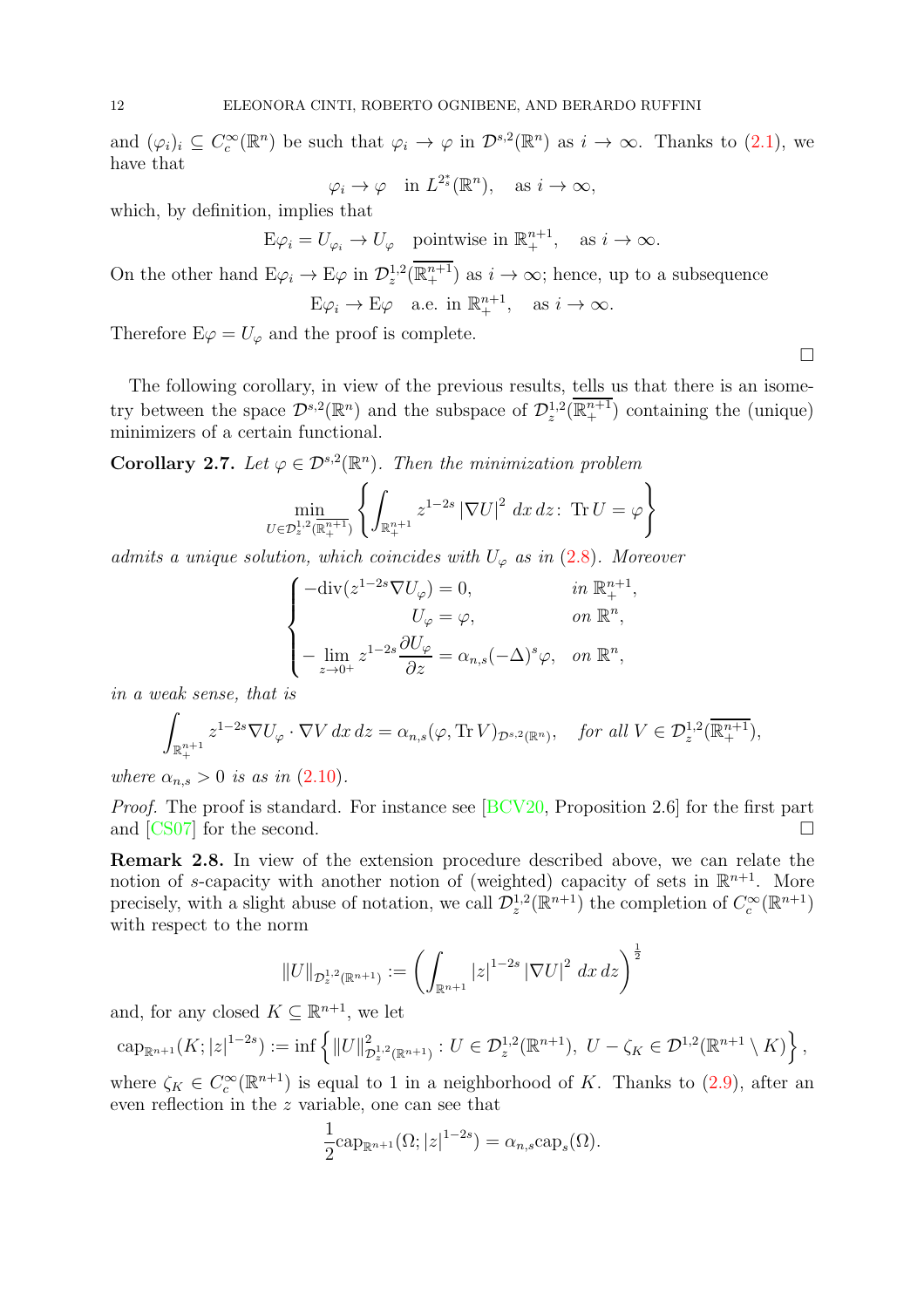for any closed  $\Omega \subseteq \mathbb{R}^n$ . Moreover the unique function achieving  $\text{cap}_{\mathbb{R}^{n+1}}(\Omega; |z|^{1-2s})$  coincides with the even-in-z reflection of  $P_z \star u_\Omega$ , with  $u_\Omega \in \mathcal{D}^{s,2}(\mathbb{R}^n)$  denoting the capacitary potential of  $cap_s(\Omega)$ , as in Remark [2.2.](#page-5-1)

Hereafter we denote by

$$
U_{\Omega}(x, z) := (P_z \star u_{\Omega})(x), \quad \text{for } (x, z) \in \mathbb{R}^{n+1}_+
$$

the restriction to the upper half-space of the potential associated to cap( $\Omega$ ;  $|z|^{1-2s}$ ). Hence,  $U_{\Omega} \in \mathcal{D}_z^{1,2}(\overline{\mathbb{R}^{n+1}_+})$  satisfies  $0 \leq U_{\Omega} \leq 1$  a.e. in  $\mathbb{R}^{n+1}_+$  and weakly solves

$$
\begin{cases}\n-\text{div}(z^{1-2s}\nabla U_{\Omega}) = 0, & \text{in } \mathbb{R}^{n+1}_+, \\
U_{\Omega} = 1, & \text{on } \Omega, \\
-\lim_{z \to 0^+} z^{1-2s} \frac{\partial U_{\Omega}}{\partial z} = 0, & \text{on } \mathbb{R}^n \setminus \Omega,\n\end{cases}
$$

in the sense that  $U_{\Omega} - \zeta_{\Omega} \in \mathcal{D}_z^{1,2}(\overline{\mathbb{R}^{n+1}_+} \setminus \Omega)$  and

$$
\int_{\mathbb{R}^{n+1}_+} z^{1-2s} \nabla U_{\Omega} \cdot \nabla V \, dx \, dz = 0, \quad \text{for all } V \in \mathcal{D}_z^{1,2}(\overline{\mathbb{R}^{n+1}_+} \setminus \Omega).
$$

Thanks to [\[STV21,](#page-25-16) Theorem 1.1], we can observe that  $U_{\Omega} \in C^{\infty}(\overline{\mathbb{R}^{n+1}_{+}} \setminus \Omega)$ . Hence, in particular  $u_{\Omega} \in C^{\infty}(\mathbb{R}^n \setminus \Omega)$ .

Remark 2.9. We emphasize a technical difference with respect to [\[BCV20\]](#page-24-4). Namely that the functional setting we adopt here is tailored for the problem under investigation. Indeed, being the s-capacity obtained by minimization of the (nonlocal) energy, it is natural to expect the minimizer to have only finite seminorm  $[\cdot]_s$ , together with the possibility of approximating it by means of smooth and compactly supported functions, at least for compact Ω. Therefore, any other integrability assumption on the capacitary potential appears as artificial. Observe that, differently from our Proposition [2.6](#page-10-4) and Corollary [2.7,](#page-11-0) in which the trace function  $\varphi$  needs just to belong to  $\mathcal{D}^{s,2}(\mathbb{R}^n)$ , in the analogue extension result Proposition 2.6 of  $[BCV20]$  an additional integrability assumption on  $\varphi$  is required.

<span id="page-12-0"></span>2.3. Radial rearrangements and the isocapacitary inequality. This paragraph is devoted to the isocapacitary inequality [\(1.7\)](#page-2-1). The classical and simplest proof of the (standard) isocapacitary inequality,

<span id="page-12-1"></span>(2.12) 
$$
|\Omega|^{(2-n)/n} \cosh(\Omega) \ge |B|^{(2-n)/n} \cosh(B)
$$

is by rearrangement: given any function  $u : \mathbb{R}^n \to \mathbb{R}$ , its symmetric decreasing rearrangement is the radial decreasing function  $u^*: \mathbb{R}^n \to \mathbb{R}$  such that  $|\{u > t\}| = |\{u^* > t\}|$ . As a consequence of the Pólya-Szegö inequality

$$
\int_{\mathbb{R}^n} |\nabla u|^2 \, dx \ge \int_{\mathbb{R}^n} |\nabla u^*|^2 \, dx
$$

applied to the capacitary potential of a closed  $\Omega \subseteq \mathbb{R}^n$  one can easily see that  $\text{cap}(\Omega) \ge$ cap(B) as long as  $|B| = |\Omega| < \infty$ , from which, by scaling [\(2.12\)](#page-12-1) holds as well. Indeed, the symmetric rearrangement of the capacitary potential of  $\Omega$  coincides with the potential of a ball with the same volume as  $\Omega$ . Following this path, one can prove the fractional isocapacitary inequality using symmetric rearrangements for the extended problem in  $\mathbb{R}^{n+1}_+$ .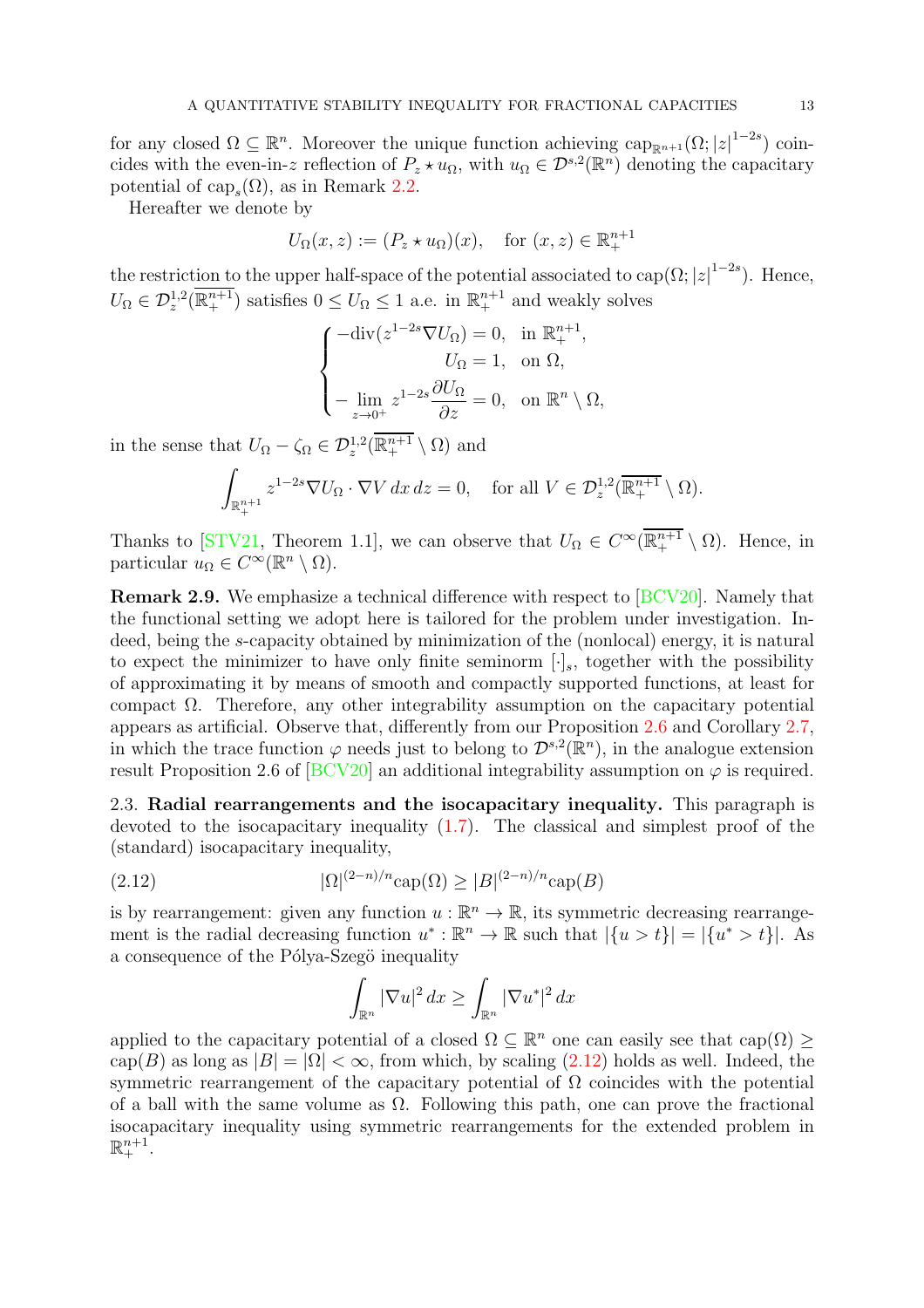As in [\[BCV20,](#page-24-4) [FMM11\]](#page-25-15), we define in  $\mathbb{R}^{n+1}$  the partial Schwartz symmetrization  $U^*$  of a nonnegative function  $U \in \mathcal{D}_z^{1,2}(\mathbb{R}^{n+1}_+)$ . By construction, the function  $U^*$  is obtained by taking for almost every  $z > 0$ , the n-dimensional Schwartz symmetrization of the map

$$
x \mapsto U(x, z).
$$

More precisely: for almost every fixed  $z > 0$ , the function  $U^*(\cdot, z)$  is defined to be the unique radially symmetric decreasing function on  $\mathbb{R}^n$  such that for all  $t > 0$ 

$$
|\{U^*(\cdot,z) > t\}| = |\{U(\cdot,z) > t\}|.
$$

<span id="page-13-1"></span>**Proposition 2.10.** Let  $\varphi \in \mathcal{D}^{s,2}(\mathbb{R}^n)$  be a nonnegative function and let  $U_{\varphi} \in \mathcal{D}_z^{1,2}(\overline{\mathbb{R}^{n+1}_+})$ as in  $(2.8)$ . Then

$$
U^*_\varphi\in\mathcal{D}_z^{1,2}(\overline{\mathbb{R}^{n+1}_+})
$$

and the following Pólya-Szegö type inequalities hold true

$$
\int_{\mathbb{R}^{n+1}_+} z^{1-2s} \, |\nabla U^*_{\varphi}|^2 \, dx \, dz \le \int_{\mathbb{R}^{n+1}_+} z^{1-2s} \, |\nabla U_{\varphi}|^2 \, dx \, dz,
$$
\n
$$
\int_{\mathbb{R}^{n+1}_+} z^{1-2s} \, |\partial_z U^*_{\varphi}|^2 \, dx \, dz \le \int_{\mathbb{R}^{n+1}_+} z^{1-2s} \, |\partial_z U_{\varphi}|^2 \, dx \, dz.
$$

<span id="page-13-3"></span>Moreover, we have  $\text{Tr}(U^*_\varphi) = \varphi^*$ . In particular, we get

$$
\int_{\mathbb{R}^{n+1}_+} z^{1-2s} \, |\nabla U^*_\varphi|^2 \, dx \, dz \ge \alpha_{n,s} [\varphi^*]_{\mathcal{D}^{s,2}(\mathbb{R}^n)}^2.
$$

*Proof.* By density, it is enough to show the result for  $\varphi \in C_c^{\infty}(\mathbb{R}^n)$ . In that case, the proof follows directly by  $[BCV20,$  Proposition 3.2].

<span id="page-13-0"></span>Now, a proof of the fractional isocapacitary inequality [\(1.7\)](#page-2-1) can be obtained as a direct consequence the previous result, applied to  $\varphi = u_{\Omega}$ , and Remark [2.8.](#page-11-1)

# 3. Proof of the main result

In this Section we give the proof of our main result. The idea consists in introducing quantitative elements in the proof of the isocapacitary inequality established in the previous section. As already explained in the Introduction, the major inconvenience when working with the extended problem in  $\mathbb{R}^{n+1}_+$  consists in the fact that we need to transfer information on the superlevel sets of the extension of the capacitary potential  $\{U_{\Omega}(\cdot, z) \geq t\}$ for fixed  $z > 0$ , to information on the superlevel sets of its trace  $u_{\Omega}$  in  $\mathbb{R}^n$ . This was done in Section 4 of [\[BCV20\]](#page-24-4) for a problem concerning the stability of the first eigenvalue of the Dirichlet fractional Laplacian.

We start by recalling the following technical result, whose proof can be found in [\[BCV20,](#page-24-4)] Lemma 4.1].

<span id="page-13-2"></span>**Lemma 3.1.** Let  $\Omega$ , E be two measurable subsets of  $\mathbb{R}^n$  of finite measure and such that

$$
\frac{|\Omega \Delta E|}{|\Omega|} \le \frac{\delta}{3} \mathcal{A}(\Omega),
$$

for some  $\delta \in (0,1)$ . Then

$$
\mathcal{A}(E) \geq C_{\delta} \mathcal{A}(\Omega),
$$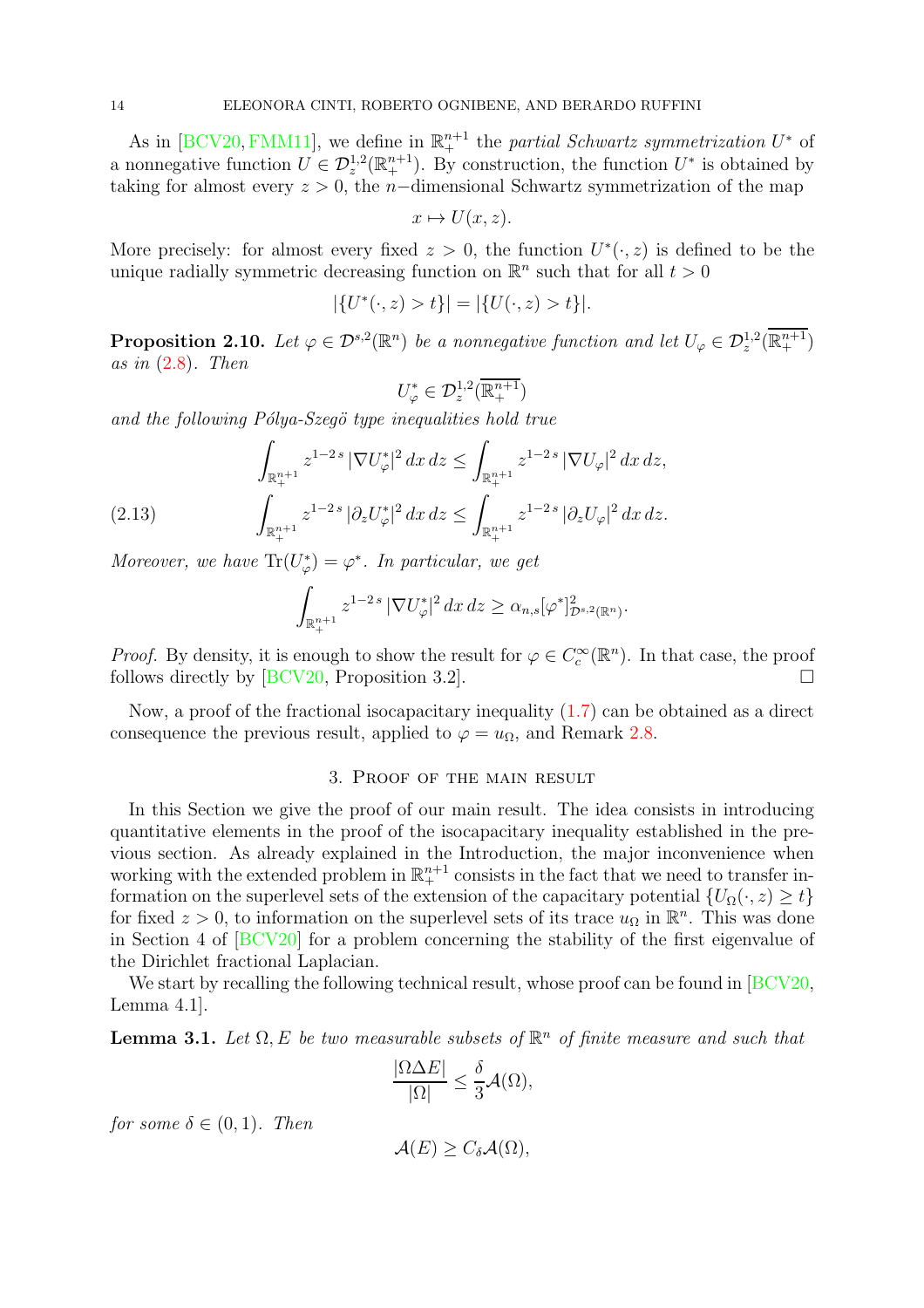where

<span id="page-14-1"></span>
$$
(3.1) \tC_{\delta} := \frac{3 - 2\delta}{3 + 2\delta}.
$$

The following lemma corresponds to Proposition 2.6 of [\[BCV20\]](#page-24-4). Observe that, here, the extension  $U_{\varphi}(\cdot, z)$  of a function  $\varphi \in \mathcal{D}^{s,2}(\mathbb{R}^n)$  does not belong to  $L^2(\mathbb{R}^n)$  for fixed  $z \geq 0$ ; nevertheless, with the same computations as in [\[BCV20\]](#page-24-4), we can show that it is close enough (depending on z) in  $L^2$  to its trace u. We report a proof of the lemma for the sake of completeness.

<span id="page-14-2"></span>**Lemma 3.2.** For any  $\varphi \in \mathcal{D}^{s,2}(\mathbb{R}^n)$ , denoting by  $U_{\varphi} \in \mathcal{D}_z^{1,2}(\overline{\mathbb{R}^{n+1}_+})$  its extension, there holds

$$
||U_{\varphi}(\cdot,z)-\varphi||_{L^{2}(\mathbb{R}^{n})} \leq \sqrt{c_{n,s}}[\varphi]_{s} z^{s}, \quad \text{for } z > 0,
$$

where  $c_{n,s}$  is given in  $(2.7)$ .

<span id="page-14-0"></span>Proof. We first prove the following preliminary fact (3.2)

$$
\int_{\mathbb{R}^n} P_z(y) \|\tau_y \varphi - \varphi\|_{L^2(\mathbb{R}^n)} dy \leq \sqrt{c_{n,s}} z^s [\varphi]_s < \infty \quad \text{for all } \varphi \in \mathcal{D}^{s,2}(\mathbb{R}^n) \text{ and all } z \geq 0.
$$

Indeed, multiplying and dividing by  $|y|^{(n+2s)/2}$  and applying Cauchy-Schwartz inequality yields

$$
\int_{\mathbb{R}^n} P_z(y) \| \tau_y \varphi - \varphi \|_{L^2(\mathbb{R}^n)} dy \le \left( \int_{\mathbb{R}^n} P_z(y)^2 |y|^{n+2s} dy \right)^{\frac{1}{2}} \left( \int_{\mathbb{R}^n} \left\| \frac{\tau_y \varphi - \varphi}{|y|^s} \right\|_{L^2(\mathbb{R}^n)}^2 \frac{dy}{|y|^n} \right)^{\frac{1}{2}}
$$

$$
= \left( \int_{\mathbb{R}^n} P_z(y)^2 |y|^{n+2s} dy \right)^{\frac{1}{2}} [\varphi]_s,
$$

where, in the last step, we used the fact that

$$
\int_{\mathbb{R}^n} \left\| \frac{\tau_y \varphi - \varphi}{|y|^s} \right\|_{L^2(\mathbb{R}^n)}^2 \frac{dy}{|y|^n} = [\varphi]_s^2.
$$

The proof of [\(3.2\)](#page-14-0) ends by observing that

$$
\left(\int_{\mathbb{R}^n} P_z(y)^2 |y|^{n+2s} dy\right)^{\frac{1}{2}} = \sqrt{c_{n,s}} z^s.
$$

Let us now consider  $\varphi \in \mathcal{D}^{s,2}(\mathbb{R}^n)$ . By definition of  $U_{\varphi}$  and Minkowski's inequality we have that

$$
\left\| (U_{\varphi}(\cdot, z) - \varphi) \chi_{B_R} \right\|_{L^2(\mathbb{R}^n)} \le \int_{\mathbb{R}^n} P_z(y) \left\| \tau_y \varphi - \varphi \right\|_{L^2(B_R)} dy,
$$

for any  $R > 0$ , where  $\chi_{B_R}$  denotes the characteristic function of the ball  $B_R$ . We conclude the proof applying Fatou's Lemma for  $R \to \infty$  and combining the resulting inequality with  $(3.2)$ . with [\(3.2\)](#page-14-0).

The following result allows us to focus on compact sets without loss of generality. Therefore hereafter in this section we always assume  $\Omega \subseteq \mathbb{R}^n$  to be a compact set.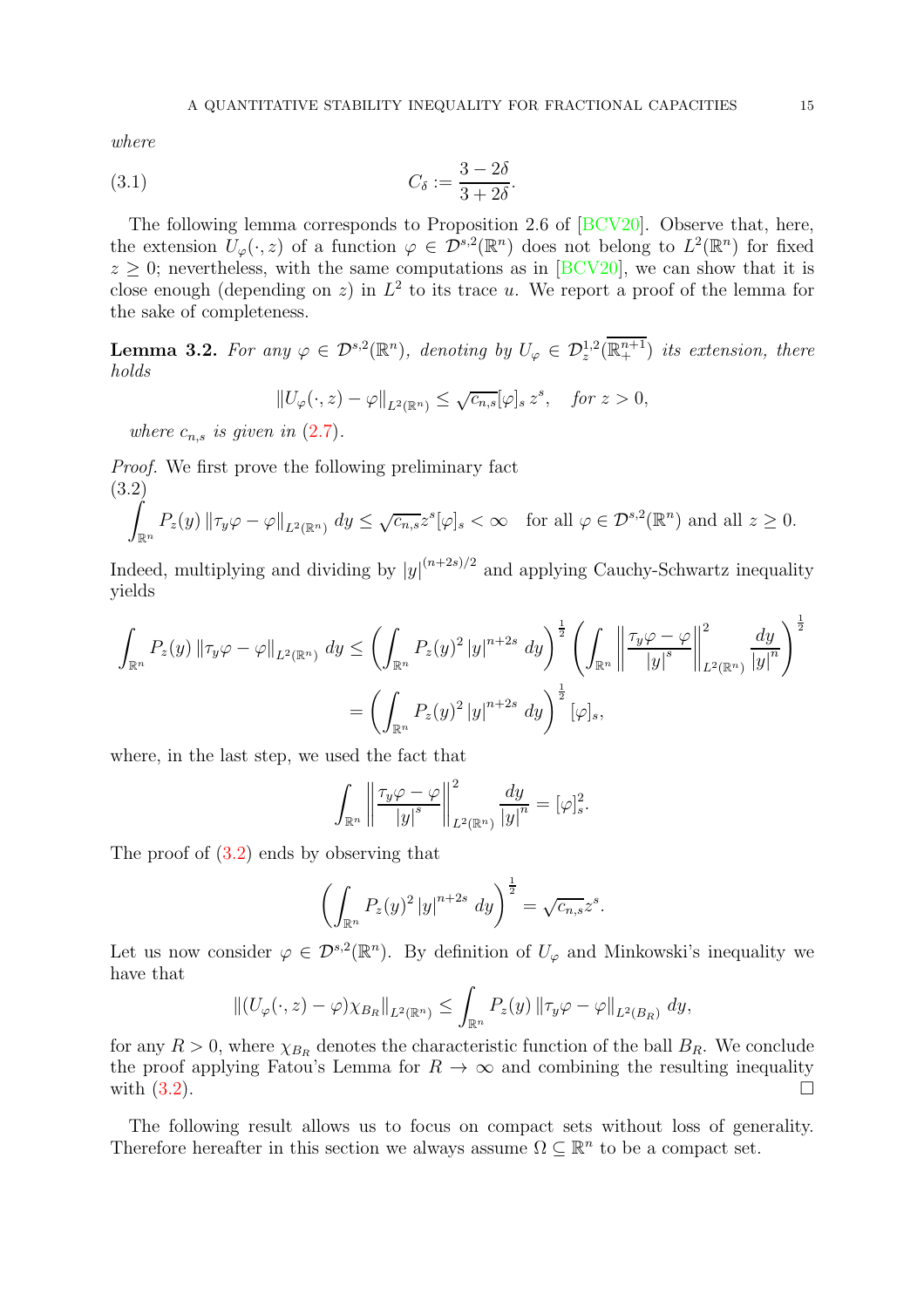<span id="page-15-0"></span>**Lemma 3.3** (Reduction to compact sets). Let  $\Omega \subseteq \mathbb{R}^n$  be a closed set with finite measure. Then

$$
\lim_{r \to \infty} \text{cap}_s(\Omega \cap \overline{B_r}) = \text{cap}_s(\Omega) \quad \text{and} \quad \lim_{r \to \infty} \mathcal{A}(\Omega \cap \overline{B_r}) = \mathcal{A}(\Omega),
$$

where  $B_r := \{ x \in \mathbb{R}^n : |x| < r \}.$ 

Proof. The convergence of the capacity follows from the fact that, for any sequence of closed sets  $\Omega_i \subseteq \mathbb{R}^n$  such that  $\Omega_i \subseteq \Omega_{i+1}$ , there holds

$$
\mathrm{cap}_s(\cup_{i=1}^{\infty}\Omega_i)=\lim_{i\to\infty}\mathrm{cap}_s(\Omega_i)
$$

which, in turn, can be proved by following step by step the proof of  $\text{[EG15]}$ , Theorem 4.15, Point (viii). The rest of the proof is easy and can be omitted.  $\Box$ 

Hereafter in this section, for  $0 \le t \le 1$  and  $z \ge 0$ , we let

$$
\Omega_{t,z} := \{ x \in \mathbb{R}^n \colon U_{\Omega}(x,z) \ge t \} \quad \text{and} \quad \Omega_t := \Omega_{t,0} = \{ x \in \mathbb{R}^n \colon u_{\Omega}(x) \ge t \}.
$$

We notice that, by the continuity of  $u_{\Omega}$ , it follows that  $|\Omega_t \Delta \Omega| \to 0$ , as  $t \to 1^-$ . Moreover, we set, respectively

$$
\mu_z(t) := |\Omega_{t,z}|
$$
 and  $\mu(t) := \mu_0(t) = |\Omega_t|$ .

We immediately observe that  $\mu$  is left-continuous and non-increasing in  $(0, 1)$  and that

$$
\lim_{t \to 0^+} \mu(t) = +\infty \quad \text{and} \quad \lim_{t \to 1^-} \mu(t) = |\Omega|,
$$

where the last equality is a consequence of the weak maximum principle. We now let

<span id="page-15-1"></span>(3.3) 
$$
T = T(\Omega, \gamma) = \inf \{ 0 \le t \le 1 : |\{u_{\Omega} \ge t\}| \le |\Omega| (1 + \gamma \mathcal{A}(\Omega)) \},
$$

$$
= \inf \{ 0 \le t \le 1 : \mu(t) \le |\Omega| (1 + \gamma \mathcal{A}(\Omega)) \},
$$

The constant  $\gamma$  is chosen in (0, 1/9) and will be settled later on. Notice that if  $\mathcal{A}(\Omega) > 0$ then  $T < 1$ . In addition, in view of the left-continuity of  $\mu$ , we know that

<span id="page-15-5"></span>(3.4) 
$$
\mu(T) \geq |\Omega| (1 + \gamma \mathcal{A}(\Omega)).
$$

The following proposition, which will be crucial in the proof of our main result, allows to bound from below the asymmetry of the superlevel sets of  $U_{\Omega}(\cdot, z)$  with the asymmetry of  $\Omega$  (for certain levels t and for z small enough).

<span id="page-15-4"></span>**Proposition 3.4.** Let  $\Omega$  be such that  $\mathcal{A}(\Omega) > 0$ ,  $\gamma \in (0,1/9)$ , and let  $T \in (0,1)$  as in [\(3.3\)](#page-15-1). Set also  $\hat{T} = 1 - T$ . Then, letting  $c_{n,s}$  be as in [\(2.7\)](#page-10-5), if

$$
T + \frac{1}{8}\widehat{T} \le t \le T + \frac{3}{8}\widehat{T} \quad and \quad 0 < z \le z_0 := \left(\frac{\widehat{T}}{16}\sqrt{\frac{\gamma\mathcal{A}(\Omega)|\Omega|}{c_{n,s} \text{cap}_s(\Omega)}}\right)^{\frac{1}{s}},
$$

we have

<span id="page-15-2"></span>(3.5) 
$$
\frac{\left| |\Omega_{t,z}|-|\Omega| \right|}{|\Omega|} \leq 3\gamma \mathcal{A}(\Omega),
$$

and

<span id="page-15-3"></span>(3.6) 
$$
\mathcal{A}(\Omega_{t,z}) \geq c_{\gamma} \mathcal{A}(\Omega),
$$

where  $c_{\gamma} = C_{3\gamma}$  and  $C_{3\gamma}$  is as in [\(3.1\)](#page-14-1).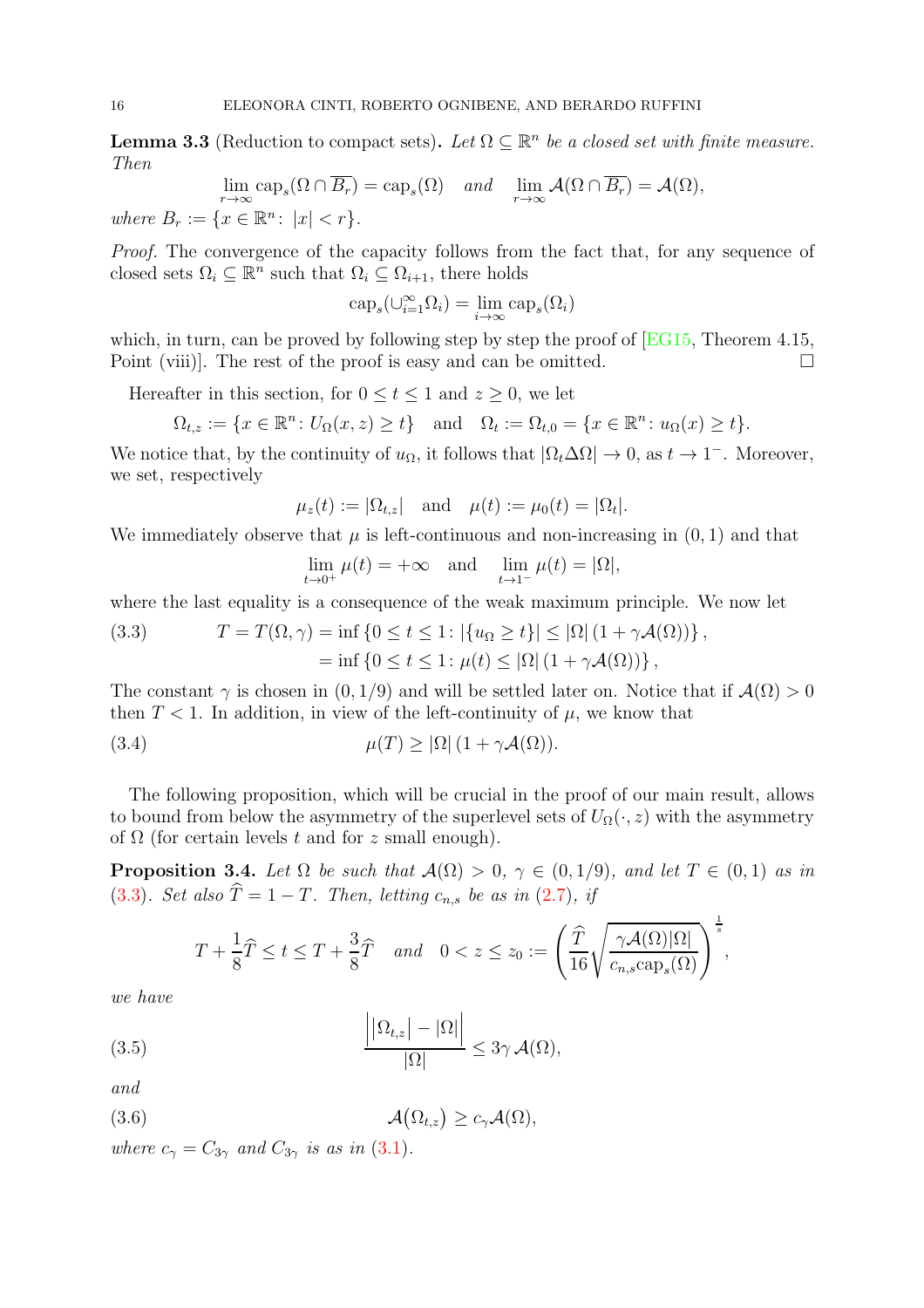*Proof.* Let  $\tau = T + \frac{\hat{T}}{2}$  $\frac{T}{2}$ . First of all, we observe that, by triangle inequality (3.7)  $||\Omega_{t,z}|-|\Omega||$  $\sqrt{|\Omega|} \ge$  $|\Omega_{t,z}\Delta\Omega|$ |Ω|  $=\frac{\left|\Omega_{t,z}\setminus\Omega\right|}{\left|\Omega\right|}$ |Ω|  $+\frac{\left|\Omega\setminus\Omega_{t,z}\right|}{\left|\Omega\right|}$ |Ω| ≤  $|\Omega_{t,z}\setminus \Omega_{T+\frac{\widehat T}{16}}|$ |Ω|  $+$  $|\Omega_{T+\frac{\widehat{T}}{16}}\setminus\Omega|$ |Ω|  $+\frac{\left|\Omega\setminus\Omega_{t,z}\right|}{\left|\Omega\right|}$ |Ω| ≤  $|\Omega_{t,z}\setminus \Omega_{T+\frac{\widehat T}{16}}|$ |Ω|  $+ \gamma \mathcal{A}(\Omega) + \frac{|\Omega_\tau \setminus \Omega_{t,z}|}{|\Omega|}$ |Ω| .

<span id="page-16-0"></span>where, in the last inequality we used the definition of T and the facts that  $T + \frac{\hat{T}}{16} > T$ and  $\Omega \subseteq \Omega_{\tau}$ . For  $x \in \Omega_{\tau} \setminus \Omega_{t,z}$  we have that

$$
u_{\Omega}(x) - U_{\Omega}(x, z) \ge \tau - t \ge T + \frac{\widehat{T}}{2} - (T + \frac{3}{8}\widehat{T}) = \frac{1}{8}\widehat{T},
$$

which shows that  $\Omega_{\tau} \setminus \Omega_{t,z} \subset \{|u_{\Omega} - U_{\Omega}(\cdot,z)| \geq \frac{1}{8}\hat{T}\}\.$  Hence, using Chebichev's inequality and Lemma [3.2](#page-14-2) with  $\varphi = u_{\Omega}$ , it holds that

$$
\frac{|\Omega_{\tau} \setminus \Omega_{t,z}|}{|\Omega|} \le \frac{|\{|u_{\Omega} - U_{\Omega}(\cdot, z)| \ge \frac{1}{8}\widehat{T}\}|}{|\Omega|}
$$
  

$$
\le \frac{64}{|\Omega|\widehat{T}^2} \|u_{\Omega} - U_{\Omega}(\cdot, z)\|_{L^2(\mathbb{R}^n)}^2 \le \frac{64c_{n,s}[u_{\Omega}]^2}{|\Omega|\widehat{T}^2} z^{2s} \le \gamma \mathcal{A}(\Omega),
$$

as long as  $z \leq \left(\frac{\hat{T}}{8}\right)$ 8  $\int \gamma \mathcal{A}(\Omega)|\Omega|$  $\overline{\frac{\gamma\mathcal{A}(\Omega)|\Omega|}{c_{n,s}\text{cap}_s(\Omega)}}\right)^{\frac{1}{s}}$ . Similarly, one can check that

$$
\frac{|\Omega_{t,z}\setminus\Omega_{T+\frac{\widehat{T}}{16}}|}{|\Omega|}\leq\gamma\mathcal{A}(\Omega).
$$

as long as  $z \leq \left(\frac{\widehat{T}}{16} \sqrt{\frac{\gamma A(\Omega)|\Omega|}{c_{n,s} \text{cap}_s(\Omega)}}\right)^{\frac{1}{s}}$ . This, together with  $(3.7)$  entails that  $||\Omega_{t,z}|-|\Omega||$ |Ω|  $\leq 3\gamma \mathcal{A}(\Omega),$ 

which proves [\(3.5\)](#page-15-2). Finally, applying Lemma [3.1](#page-13-2) (with  $\delta = 3\gamma$  and  $\gamma$  chosen to be in  $(0, 1/6)$ , we deduce  $(3.6)$ .

We can now give the proof of our main result.

*Proof of Theorem [1.1.](#page-2-0)* By scaling invariance, we may assume  $|\Omega| = 1$ . We also fix  $\gamma =$  $10^{-1} \in (0, 1/9)$  throughout the proof. We have to prove that

<span id="page-16-1"></span>(3.8) 
$$
\qquad \qquad \text{cap}_s(\Omega) - \text{cap}_s(B) \geq C \text{cap}_s(B) \mathcal{A}(\Omega)^{\frac{3}{s}},
$$

for some  $C > 0$ , where B is a ball with unit volume.

We start by observing that if  $\text{cap}_s(\Omega) > 2\text{cap}_s(B)$ , then, since  $\mathcal{A}(\Omega) \leq 2$ , we easily deduce that

 $\overline{a}$ 

$$
\operatorname{cap}_s(\Omega) - \operatorname{cap}_s(B) > \operatorname{cap}_s(B) = \frac{\operatorname{cap}_s(B)}{2^{\frac{3}{s}}} 2^{\frac{3}{s}} \ge \frac{\operatorname{cap}_s(B)}{2^{\frac{3}{s}}} \mathcal{A}(\Omega)^{\frac{3}{s}},
$$

which proves [\(3.8\)](#page-16-1) with  $C = 2^{-\frac{3}{s}}$ .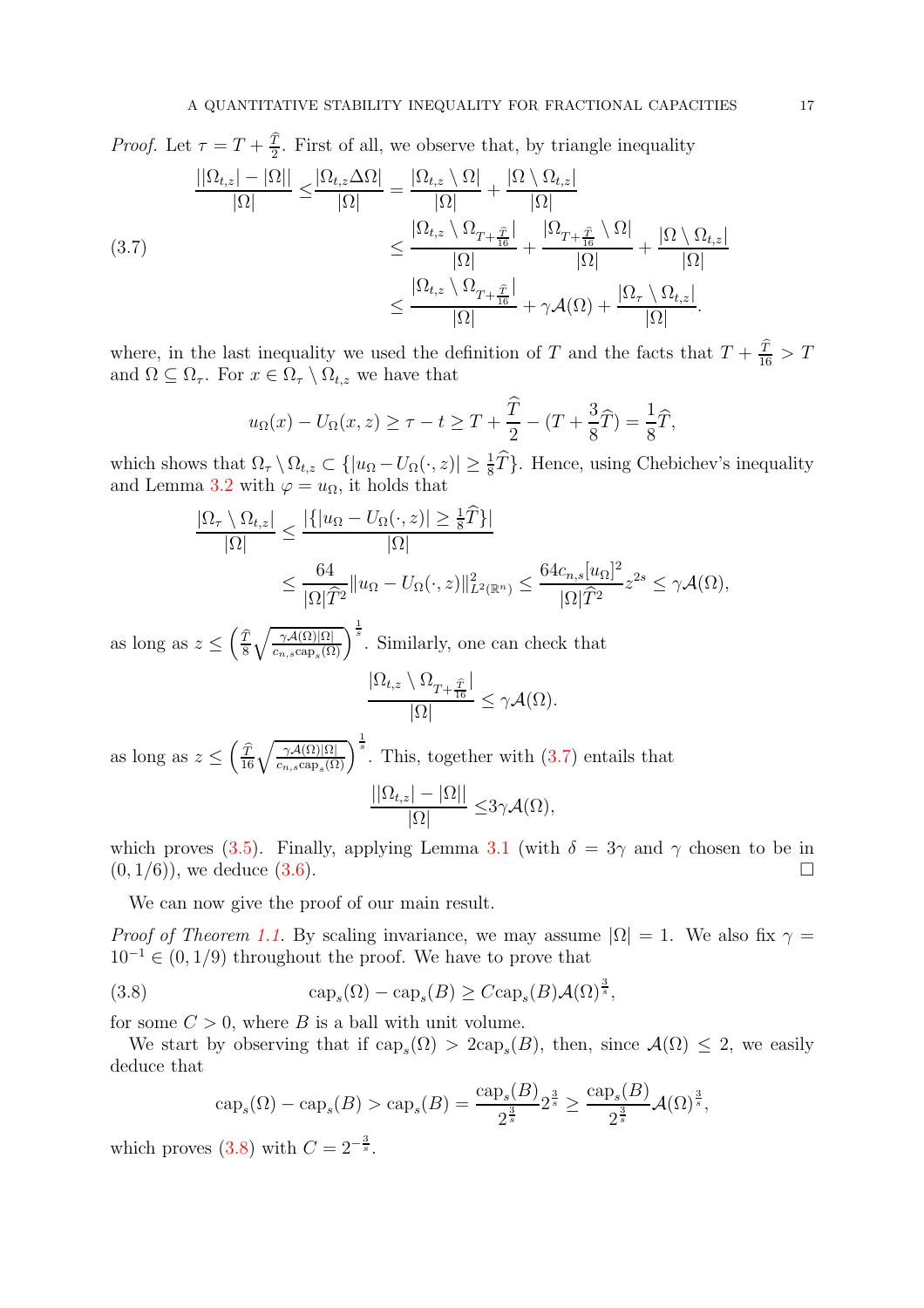Thus, we can just consider the case in which

$$
\text{cap}_s(\Omega) \le 2\text{cap}_s(B).
$$

We recall that in  $(3.3)$ , we have defined the level T as

$$
T = \inf \{ 0 \le t \le 1 : \mu(t) \le |\Omega| (1 + \gamma \mathcal{A}(\Omega)) \}.
$$

Notice that by Lemma [3.1](#page-13-2) as long as  $1 \ge t \ge T$  it holds

$$
\mathcal{A}(\Omega_t) \geq c_\gamma \mathcal{A}(\Omega),
$$

for some  $c_{\gamma}$  independent of t and  $\Omega$ .

We now distinguish between two cases, in terms of the relation of T with  $\mathcal{A}(\Omega)$ . More precisely, we let

<span id="page-17-2"></span>(3.9) 
$$
\lambda := \frac{n - 2s}{n} \gamma \quad \text{and} \quad \kappa := \frac{\lambda}{4(1 + 2\lambda)}.
$$

We consider the ranges

$$
1 - T \ge \kappa \mathcal{A}(\Omega) \quad \text{and} \quad 1 - T < \kappa \mathcal{A}(\Omega).
$$

Case  $1 - T \geq \kappa A(\Omega)$ . In this case we argue as in the proof of Proposition 4.4 and of Theorem 1.3 (case  $T > T_0$ ) in [\[BCV20\]](#page-24-4). The idea consists in introducing quantitative elements in the proof of the Pólya-Szegö inequality by applying the quantitative isoperimetric inequality on each (horizontal) level set  $\Omega_{t,z}$  of the function  $U_{\Omega}(\cdot, z)$ .

First, we recall that

$$
\operatorname{cap}_s(\Omega) = [u_\Omega]_{\mathcal{D}^{s,2}(\mathbb{R}^n)}^2 = \alpha_{n,s}^{-1} \int_{\mathbb{R}^{n+1}_+} z^{1-2s} \left| \nabla_x U_\Omega \right|^2 dx \, dz + \alpha_{n,s}^{-1} \int_{\mathbb{R}^{n+1}_+} z^{1-2s} \left| \partial_z U_\Omega \right|^2 dx \, dz.
$$

For what concerns the z-derivative, from  $(2.13)$  we know that

$$
\int_{\mathbb{R}^{n+1}_+} z^{1-2s} |\partial_z U_{\Omega}|^2 dx dz \ge \int_{\mathbb{R}^{n+1}_+} z^{1-2s} |\partial_z U_{\Omega}^*|^2 dx dz.
$$

For the x-derivative, we argue as in the local case. By the coarea formula, we have

<span id="page-17-1"></span>
$$
\int_{\mathbb{R}^{n+1}_+} z^{1-2s} |\nabla_x U_{\Omega}|^2 dx dz
$$
\n
$$
= \int_0^{+\infty} z^{1-2s} \left( \int_0^{+\infty} \left( \int_{\{x \in \mathbb{R}^n : U_{\Omega}(x,z) = t\}} |\nabla_x U_{\Omega}|^2 \frac{d\mathcal{H}^{n-1}(x)}{|\nabla_x U_{\Omega}|} \right) dt \right) dz
$$
\n
$$
\geq \int_0^{+\infty} z^{1-2s} \left( \int_0^{+\infty} \frac{P(\Omega_{t,z})^2}{\int_{\{x \in \mathbb{R}^n : U_{\Omega}(x,z) = t\}} \frac{d\mathcal{H}^{n-1}(x)}{|\nabla_x U_{\Omega}|} dt \right) dz}
$$

where  $P(\Omega_{t,z})$  denotes the perimeter of the set  $\Omega_{t,z}$ , and in the last step we have used Jensen's inequality. Using the quantitative isoperimetric inequality, one can prove that

<span id="page-17-0"></span>(3.11) 
$$
P(\Omega_{t,z})^2 \geq P(\Omega_{t,z}^*)^2 + c_n \mu_z(t)^{\frac{2(n-1)}{n}} A(\Omega_{t,z})^2,
$$

where

$$
\Omega^*_{t,z} := \{ x \in \mathbb{R}^n \colon U^*_\Omega(x,z) \ge t \},
$$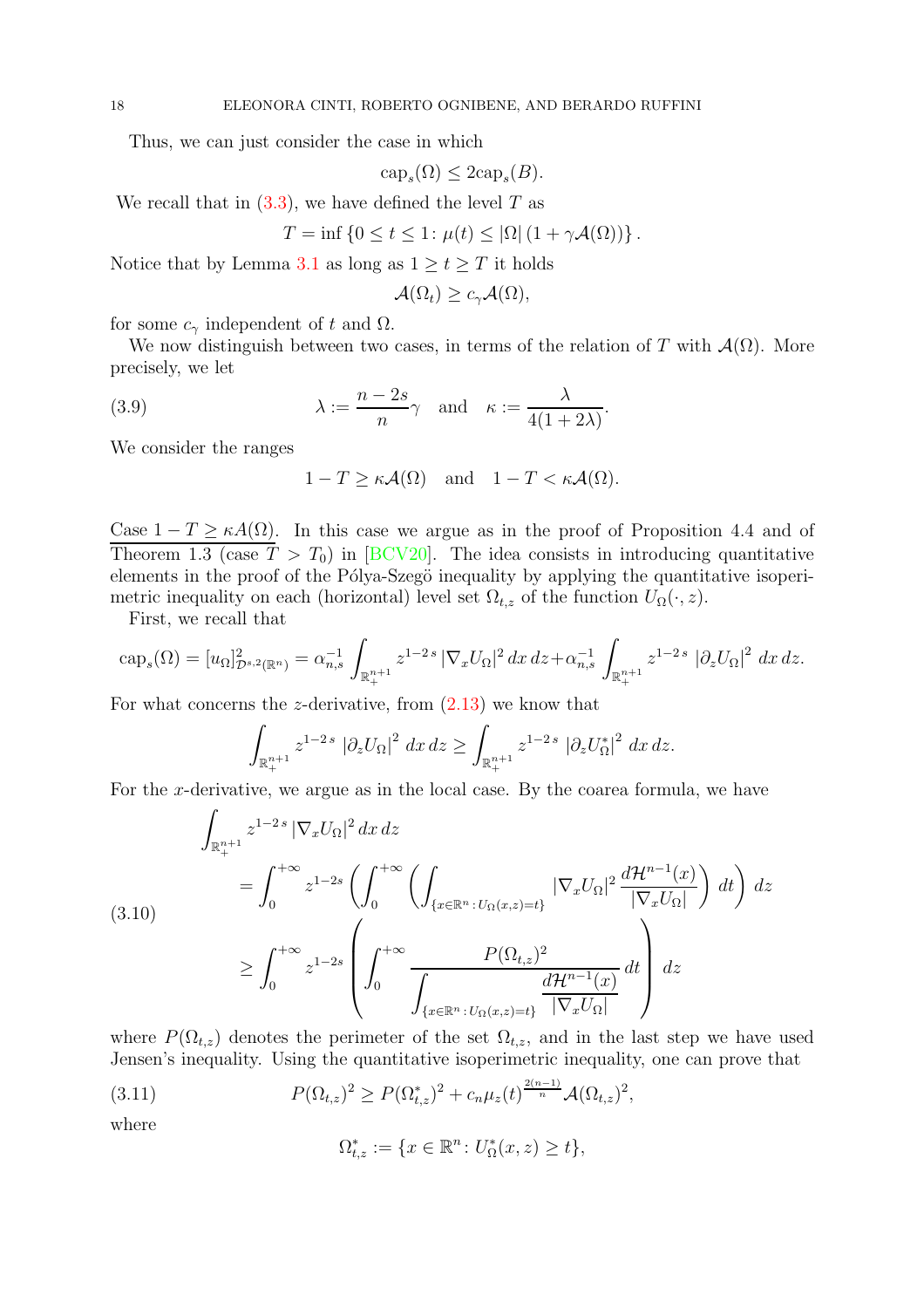and

$$
c_n := 2\omega_n^{\frac{2}{n}} \frac{(2 - 2^{\frac{n-1}{n}})^3}{(181)^2 n^{12}}.
$$

The proof of [\(3.11\)](#page-17-0) can be easily carried out by following [\[BDP17,](#page-24-10) Lemma 2.9], see also the proof of Proposition 4.4 in [\[BCV20\]](#page-24-4). By definition of symmetric rearrangement, we have that

$$
\mu_z(t) = \left| \Omega_{t,z}^* \right| \quad \text{for a.e. } t \in (0,1)
$$

and, from Lemma 3.2 and inequality  $(3.19)$  in  $[CF02]$  (see also  $(2.6)$  in  $[FMP08]$ ), we know that

$$
-\mu'_z(t) = \int_{\{x \in \mathbb{R}^n : U^*_\Omega(x,z) = t\}} \frac{d\mathcal{H}^{n-1}(x)}{|\nabla_x U^*_\Omega|} \ge \int_{\{x \in \mathbb{R}^n : U_\Omega(x,z) = t\}} \frac{d\mathcal{H}^{n-1}(x)}{|\nabla_x U_\Omega|}.
$$

Therefore, combining [\(3.10\)](#page-17-1) and [\(3.11\)](#page-17-0) with this last inequality, we can estimate the  $L^2$ -norm of the x-gradient as follows

$$
\int_{\mathbb{R}_{+}^{n+1}} z^{1-2s} |\nabla_x U_{\Omega}|^2 dx \, dz \ge \int_0^{+\infty} z^{1-2s} \left( \int_0^{+\infty} \frac{P(\Omega_{t,z}^*)^2}{-\mu_z'(t)} dt \right) dz \n+ c_n \int_0^{+\infty} z^{1-2s} \left( \int_0^{+\infty} \frac{\left(\mu_z(t)^{\frac{n-1}{n}}\right)^2 \mathcal{A}(\Omega_{t,z})^2}{-\mu_z'(t)} dt \right) dz \n= \int_{\mathbb{R}_{+}^{n+1}} z^{1-2s} |\nabla_x U_{\Omega}^*|^2 dx dz \n+ c_n \int_0^{+\infty} z^{1-2s} \left( \int_0^{+\infty} \frac{\left(\mu_z(t)^{\frac{n-1}{n}}\right)^2 \mathcal{A}(\Omega_{t,z})^2}{-\mu_z'(t)} dt \right) dz.
$$

Moreover, we have seen in the proof of Theorem [2.10](#page-13-1) that

$$
\alpha_{n,s}^{-1} \int_{\mathbb{R}^{n+1}_+} z^{1-2s} |\nabla U_{\Omega}^*|^2 dx dz \geq \text{cap}_s(B).
$$

Collecting all together, we obtain

$$
\begin{split} \operatorname{cap}_s(\Omega) &= \alpha_{n,s}^{-1} \int_{\mathbb{R}_+^{n+1}} z^{1-2s} \left| \nabla_x U_{\Omega} \right|^2 dx \, dz + \alpha_{n,s}^{-1} \int_{\mathbb{R}_+^{n+1}} z^{1-2s} \left| \partial_z U_{\Omega} \right|^2 \, dx \, dz \\ &\ge \operatorname{cap}_s(B) + \alpha_{n,s}^{-1} c_n \int_0^{+\infty} z^{1-2s} \left( \int_0^{+\infty} \frac{\left(\mu_z(t)^{\frac{n-1}{n}}\right)^2 \mathcal{A}(\Omega_{t,z})^2}{-\mu'_z(t)} dt \right) \, dz \end{split}
$$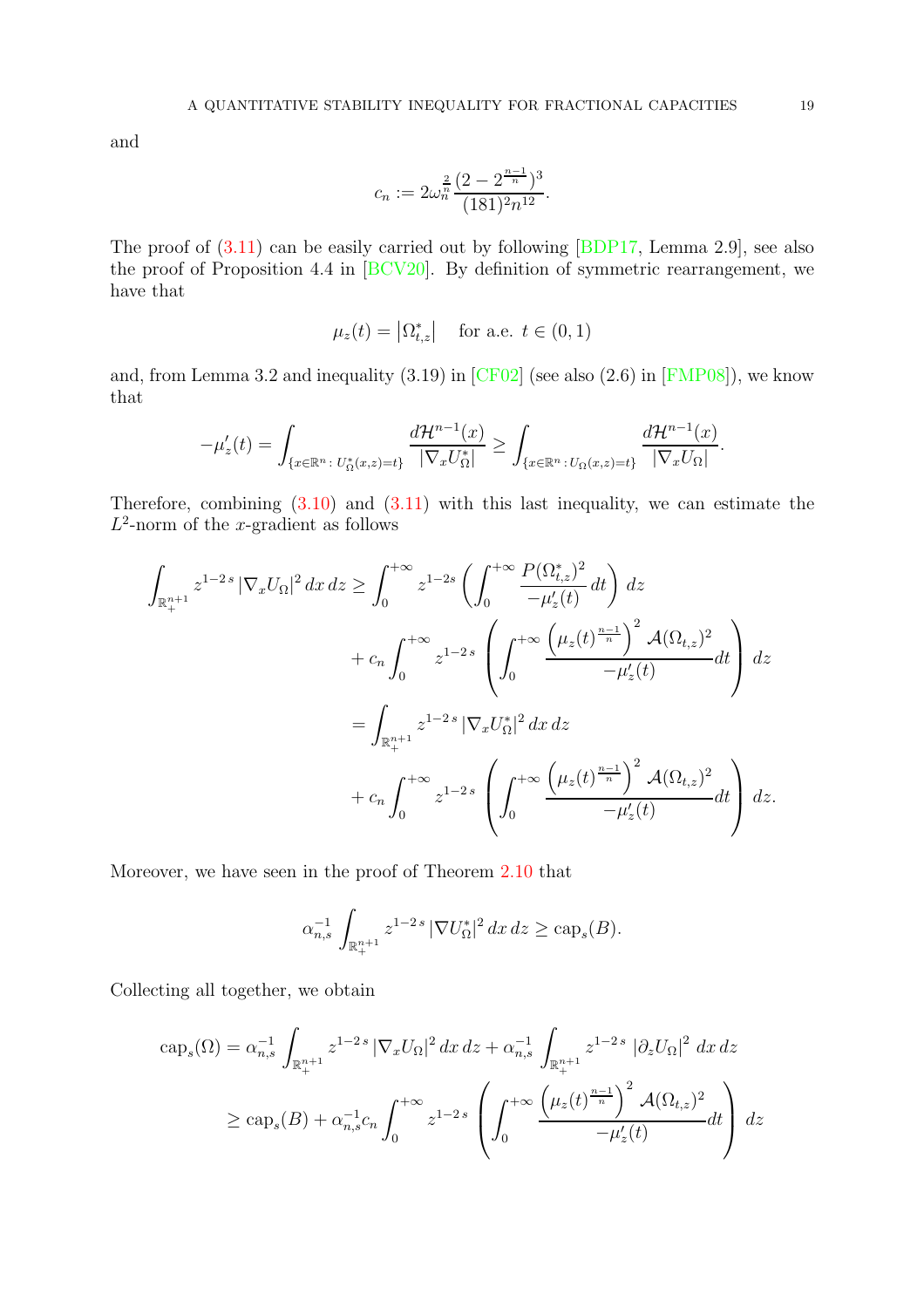We use now Proposition [3.4,](#page-15-4) to pass from  $\mathcal{A}(\Omega_{t,z})$  to  $\mathcal{A}(\Omega)$ . Let  $z_0 = \left(\frac{\widehat{T}}{16}\sqrt{\frac{\gamma\mathcal{A}(\Omega)|\Omega|}{c_{n,s}\text{cap}_s(\Omega)}}\right)^{\frac{1}{s}}$ be as in Proposition [3.4.](#page-15-4) Set also  $\hat{T} = 1 - T$ . We have

$$
\begin{split} \textup{cap}_{s}(\Omega) - \textup{cap}_{s}(B) &\ge \alpha_{n,s}^{-1} c_{n} \int_{0}^{+\infty} z^{1-2s} \left( \int_{0}^{+\infty} \frac{\left(\mu_{z}(t)^{\frac{n-1}{n}}\right)^{2} \mathcal{A}(\Omega_{t,z})^{2}}{-\mu_{z}'(t)} dt \right) dz \\ &\ge \alpha_{n,s}^{-1} c_{n} \int_{0}^{z_{0}} z^{1-2s} \left( \int_{T+\frac{\widehat{T}}{8}}^{T+\frac{3}{8}\widehat{T}} \mathcal{A}(\Omega_{t,z})^{2} \frac{\left(\mu_{z}(t)^{\frac{n-1}{n}}\right)^{2}}{-\mu_{z}'(t)} dt \right) dz \\ &\ge \alpha_{n,s}^{-1} c_{n} \, c_{\gamma}^{2} \, \mathcal{A}(\Omega)^{2} \int_{0}^{z_{0}} z^{1-2s} \left( \int_{T+\frac{\widehat{T}}{8}}^{T+\frac{3}{8}\widehat{T}} \frac{\left(\mu_{z}(t)^{\frac{n-1}{n}}\right)^{2}}{-\mu_{z}'(t)} dt \right) dz, \end{split}
$$

where, in the last inequality, we used  $(3.6)$ . It remains to estimate the term

<span id="page-19-0"></span>(3.12) 
$$
\int_0^{z_0} z^{1-2s} \int_{T+\frac{\widehat{T}}{8}}^{T+\frac{3}{8}\widehat{T}} \frac{\left(\mu_z(t)^{\frac{n-1}{n}}\right)^2}{-\mu'_z(t)} dt dz.
$$

First, we observe that, since  $\gamma < 1/9$ , using [\(3.5\)](#page-15-2) and the fact that  $\mathcal{A}(\Omega) \leq 2$ , we have

$$
\mu_z(t) \ge 1 - 3\gamma \mathcal{A}(\Omega) \ge \frac{1}{3}.
$$

Hence, in order to estimate  $(3.12)$ , it is enough to control from below the quantity

$$
\int_0^{z_0} z^{1-2s} \int_{T+\frac{\widehat{T}}{8}}^{T+\frac{3}{8}\widehat{T}} \frac{1}{-\mu'_z(t)} dt dz.
$$

By Jensen inequality and recalling the definition of  $\mu_z$ , we have

$$
\int_{T+\frac{\hat T}{8}}^{T+\frac{3}{8}\hat T}\frac{1}{-\mu_z'(t)}\,dt\geq \frac{\hat T^2}{16}\frac{1}{\int_{T+\frac{\hat T}{8}}^{T+\frac{3}{8}\hat T}\frac{\mu_z'(t)}{-\mu_z'(t)}\,dt}\geq \frac{\hat T^2}{16}\frac{1}{|\Omega_{T+\frac{\hat T}{8},z}|-|\Omega_{T+\frac{3}{8}\hat T,z}|}.
$$

Using again  $(3.5)$ , we deduce that

$$
|\Omega_{T+\frac{\widehat{T}}{8},z}|-|\Omega_{T+\frac{3}{8}\widehat{T},z}|\leq 1+3\gamma\mathcal{A}(\Omega)-(1-3\gamma\mathcal{A}(\Omega))=6\gamma\mathcal{A}(\Omega).
$$

We can now estimate  $(3.12)$  as follows

$$
\int_0^{z_0} z^{1-2s} \int_{T+\frac{\widehat{T}}{8}}^{T+\frac{3}{8}\widehat{T}} \frac{\left(\mu_z(t)^{\frac{n-1}{n}}\right)^2}{-\mu'_z(t)} dt dz \ge C_1 \frac{\widehat{T}^2}{\mathcal{A}(\Omega)} \int_0^{z_0} z^{1-2s} dz,
$$

where  $C_1 > 0$  depends only on n and  $\gamma$ . This, in turn, yields the following estimate for the capacity variation

$$
\operatorname{cap}_s(\Omega) - \operatorname{cap}_s(B) \ge \frac{C_2}{\alpha_{n,s}} \mathcal{A}(\Omega) \widehat{T}^2 \int_0^{z_0} z^{1-2s} dz,
$$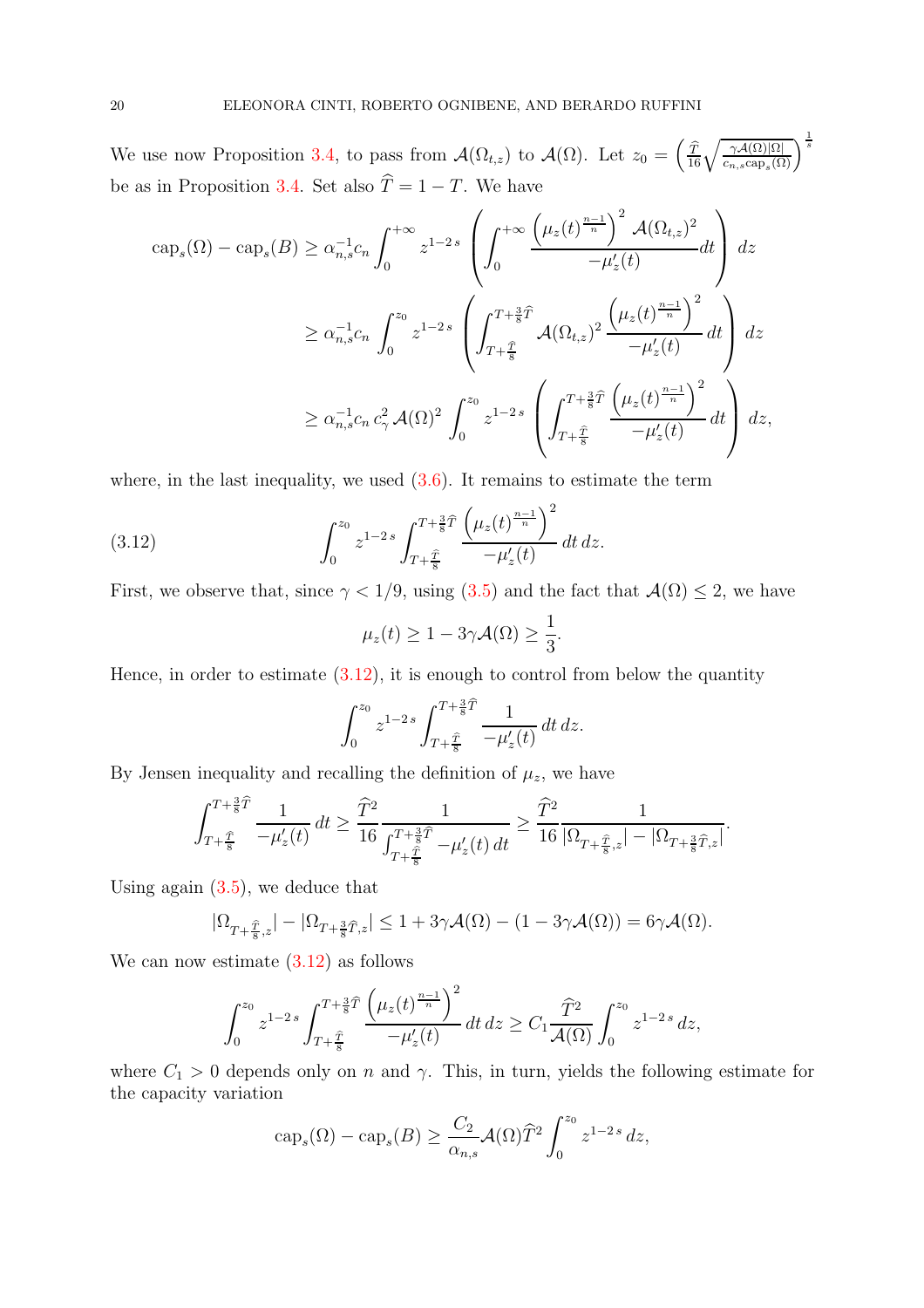with  $C_2 > 0$  depending only on n and  $\gamma$ . Finally, recalling the definition of  $z_0$  (in Proposition [3.4\)](#page-15-4) and that we are in the ranges  $\text{cap}_s(\Omega) \leq 2\text{cap}_s(B)$  and  $T = 1 - T \geq$  $\kappa \mathcal{A}(\Omega)$ , we obtain

$$
\begin{split} \text{cap}_{s}(\Omega) - \text{cap}_{s}(B) &\geq \frac{C_{3}}{\alpha_{n,s}} \left(\frac{C_{4}}{c_{n,s}}\right)^{\frac{1}{s}-1} \frac{1}{(1-s)\text{cap}_{s}(B)^{\frac{1}{s}}}\text{cap}_{s}(B) \mathcal{A}(\Omega)^{\frac{1}{s}} \hat{T}^{\frac{2}{s}} \\ &\geq \frac{\kappa^{\frac{2}{s}} C_{3}}{\alpha_{n,s}} \left(\frac{C_{4}}{c_{n,s}}\right)^{\frac{1}{s}-1} \frac{1}{(1-s)\text{cap}_{s}(B)^{\frac{1}{s}}}\text{cap}_{s}(B) \mathcal{A}(\Omega)^{\frac{3}{s}}, \end{split}
$$

with  $C_3, C_4 > 0$  depending on n and  $\gamma$ . In particular, given  $\gamma = 10^{-1}$  it is possible to see that

<span id="page-20-3"></span>(3.13) 
$$
C_3 = \frac{5}{3^5 (181)^2} \frac{(3\omega_n)^{\frac{2}{n}}}{n^{12}} (1 - 2^{-\frac{1}{n}})^3.
$$

Therefore [\(3.8\)](#page-16-1) holds with

$$
C = \frac{\kappa^{\frac{2}{s}} C_3}{\alpha_{n,s}} \left(\frac{C_4}{c_{n,s}}\right)^{\frac{1}{s}-1} \frac{1}{(1-s)\text{cap}_s(B)^{\frac{1}{s}}}.
$$

Case  $1 - T < \kappa \mathcal{A}(\Omega)$  In this case we get the quantitative inequality by means of a suitable test function for the definition of  $\text{cap}_s$ . Let us define

$$
w_T = \min\left\{1, \frac{u_{\Omega}}{T}\right\}.
$$

It is possible to see that  $w_T$  is an admissible competitor for  $\text{cap}_s(\Omega_T)$ . Indeed, let  $\xi_k :=$  $\tilde{\xi}_k \star \rho_{\frac{1}{2k}}$ , where  $\rho_{\epsilon}$  denotes a standard mollifier in  $\mathbb R$  and  $\tilde{\xi}_k : \mathbb R \to \mathbb R$  is defined as follows

$$
\tilde{\xi}_k(\sigma) := \begin{cases} 0, & \text{if } \sigma \leq \frac{1}{k}, \\ \frac{k}{k-2} \left( \sigma - \frac{1}{k} \right), & \text{if } \frac{1}{k} \leq \sigma \leq 1 - \frac{1}{k}, \\ 1, & \text{if } \sigma \geq 1 - \frac{1}{k}. \end{cases}
$$

It is clear that  $\xi_k \in C^{\infty}(\mathbb{R})$  and that

$$
\xi_k(\sigma) \to \min{\lbrace \sigma^+, 1 \rbrace}
$$
, uniformly as  $k \to \infty$ .

Moreover, if we let  $w_k := \xi_k \circ w_T$ , one can see that  $w_k \in \mathcal{D}^{s,2}(\mathbb{R}^n)$  and, thanks to the continuity of  $w_T$ , that  $w_k = 1$  in an open  $\Omega_k \supseteq \Omega_T$ , thus implying that  $w_k - \eta_{\Omega_T} \in$  $\mathcal{D}^{s,2}(\mathbb{R}^n \setminus \Omega_T)$ , being  $\eta_{\Omega_T} \in C_c^{\infty}(\mathbb{R}^n)$  such that  $\eta_{\Omega_T} = 1$  in a neighbourhood of  $\Omega_T$ . Finally, it is easy to check that  $w_k \to w_T$  in  $\mathcal{D}^{s,2}(\mathbb{R}^n)$  as  $k \to \infty$ , which means that  $w_T - \eta_{\Omega_T} \in \mathcal{D}^{s,2}(\mathbb{R}^n \setminus \Omega_T)$ . Therefore, we have

$$
\operatorname{cap}_s(\Omega_T) \le [w_T]_s^2 \le \frac{1}{T^2} [u_\Omega]_s^2 = \frac{1}{T^2} \operatorname{cap}_s(\Omega).
$$

From the previous inequality, the isocapacitary inequality  $(1.7)$  and  $(3.4)$  we obtain that

<span id="page-20-0"></span>(3.14) 
$$
\operatorname{cap}_s(\Omega) \geq T^2 \operatorname{cap}_s(B) |\Omega_T|^{\frac{n-2s}{n}} \geq T^2 \operatorname{cap}_s(B) (1 + \gamma \mathcal{A}(\Omega))^{\frac{n-2s}{n}}.
$$

By convexity, we know that

<span id="page-20-1"></span>(3.15) 
$$
T^2 \ge 1 - 2(1 - T) \ge 1 - 2\kappa \mathcal{A}(\Omega)
$$

and that

<span id="page-20-2"></span>(3.16) 
$$
(1 + \gamma \mathcal{A}(\Omega))^{\frac{n-2s}{n}} \geq 1 + \lambda \mathcal{A}(\Omega),
$$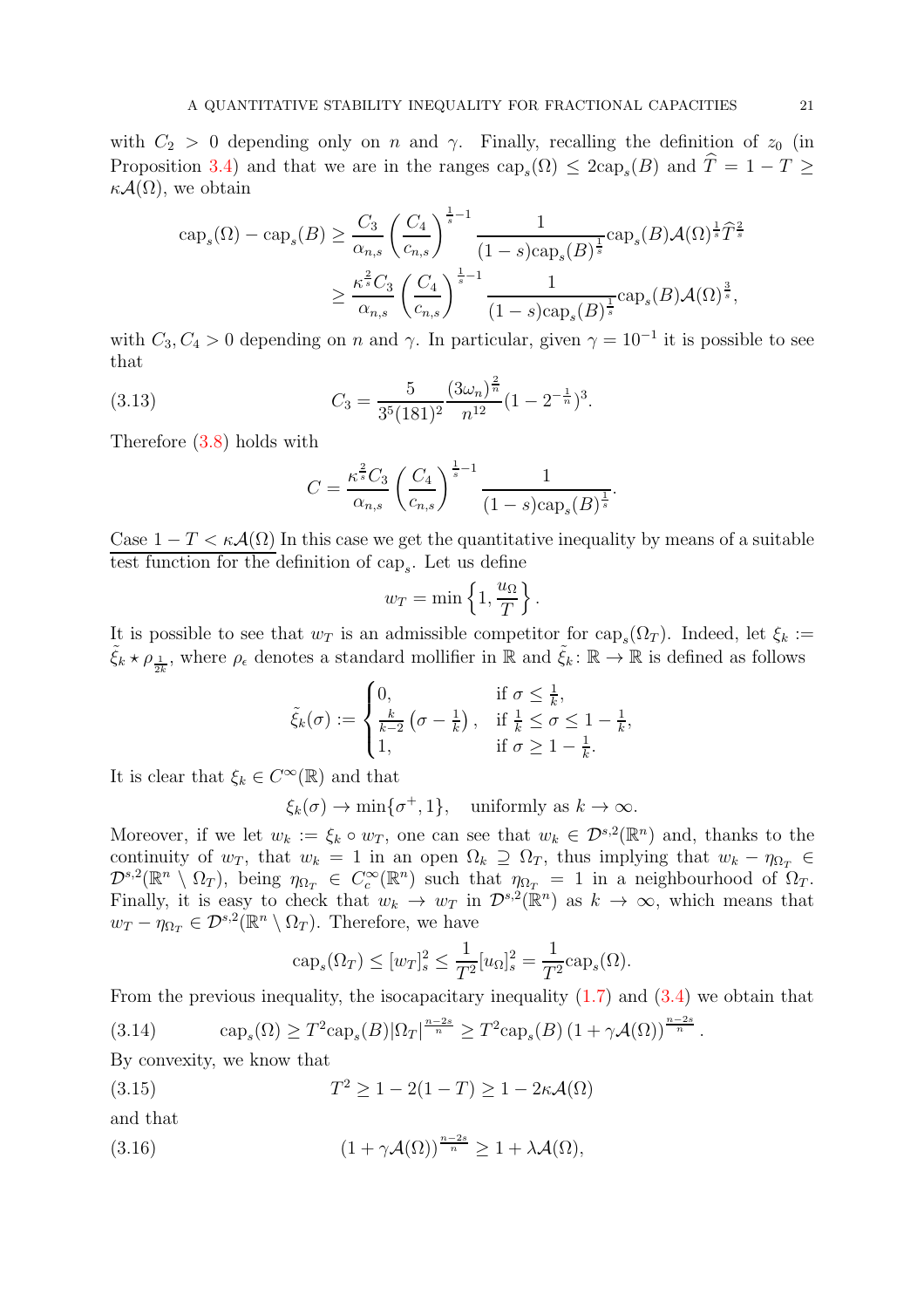with  $\lambda$  as in [\(3.9\)](#page-17-2). By the definition of  $\lambda$  and  $\kappa$ , as in (3.9), we derive that

<span id="page-21-3"></span>(3.17) 
$$
(1 - 2\kappa \mathcal{A}(\Omega))(1 + \lambda \mathcal{A}(\Omega)) \ge 1 + \frac{\lambda}{2} \mathcal{A}(\Omega) \ge (1 + C_5 \mathcal{A}(\Omega)^{\frac{3}{s}}),
$$

with

$$
C_5 := 2^{-\frac{3}{s}} \lambda
$$

Putting together  $(3.14)$  with  $(3.15)$ ,  $(3.16)$  and  $(3.17)$ , we obtain  $(3.8)$  with  $C = C_5$ , thus concluding the proof.  $\Box$ 

<span id="page-21-1"></span>Remark 3.5. By carefully scanning the proof of Theorem [1.1,](#page-2-0) one can explicitly find the constant  $C_{n,s}$  appearing in  $(1.8)$ , which amounts to

$$
C_{n,s} = \max\left\{2^{-\frac{3}{s}}, \frac{\kappa^{\frac{2}{s}}C_3}{\alpha_{n,s}} \left(\frac{C_4}{c_{n,s}}\right)^{\frac{1}{s}-1} \frac{1}{(1-s)\text{cap}_s(B)^{\frac{1}{s}}}\right\},\,
$$

where  $\kappa$  is as in [\(3.9\)](#page-17-2), and  $C_3, C_4$  depend only on n (indeed their dependence on  $\gamma$  stated in the proof of Theorem [1.1](#page-2-0) is actually pointless, being  $\gamma$  universally fixed in  $(0, 1/9)$ , see [\(3.13\)](#page-20-3) for the explicit value of  $C_3$ ). The constants  $\alpha_{n,s}$  and  $c_{n,s}$  are as in [\(2.10\)](#page-10-2) and [\(2.7\)](#page-10-5), respectively, and they are uniformly bounded away from 0 and  $+\infty$  as  $s \to 1^-$ , see [\[BCV20,](#page-24-4) Remark 2.7]. Moreover, it can be easily checked that this fact holds true for the constant  $\kappa$  as well, by its definition, when  $n \geq 3$ .

# 4. ASYMPTOTICS AS  $s \nearrow 1$

<span id="page-21-0"></span>In this section we prove Thereom [1.2.](#page-2-4) We recall the definition of the standard (Newtonian) capacity of a closed  $\Omega \subseteq \mathbb{R}^n$  for  $n \geq 3$ , which is equivalent to  $(1.2)$  when  $\Omega$  is a compact set

<span id="page-21-2"></span>(4.1) 
$$
\text{cap}(\Omega) = \inf \left\{ \int_{\mathbb{R}^n} |\nabla u|^2 dx : u \in \mathcal{D}^{1,2}(\mathbb{R}^n) \text{ and } u - \eta_\Omega \in \mathcal{D}^{1,2}(\mathbb{R}^n \setminus \Omega) \right\},
$$

where  $\eta_{\Omega} \in C_c^{\infty}(\mathbb{R}^n)$  is such that  $\eta_{\Omega} = 1$  in an open neighbourhood of  $\Omega$  and, for any open  $\mathcal{O} \subseteq \mathbb{R}^n$ , the space  $\mathcal{D}^{1,2}(\mathcal{O})$  is defined as the completion of  $C_c^{\infty}(\mathcal{O})$  with respect to the norm

$$
u \mapsto \left(\int_{\mathcal{O}} |\nabla u|^2 \ dx\right)^{1/2}.
$$

We also recall that, when  $\mathcal O$  is bounded, then the space  $\mathcal D^{1,2}(\mathcal O)$  coincide with the usual Sobolev space  $W_0^{1,2}$  $\int_0^{1,2}$ (*C*), thanks to the validity of the Poincaré inequality.

*Proof of Proposition [1.2.](#page-2-4)* **Proof of**  $(1.9)$ . The first part of the statement follows easily by a celebrated result by Bourgain-Brezis-Mironescu stating that

$$
\lim_{s \nearrow 1} (1-s) \, [\varphi]_s^2 = \frac{\omega_n}{2} \int_{\mathbb{R}^n} |\nabla \varphi|^2 \, dx, \qquad \text{for every } \varphi \in C_c^{\infty}(\mathbb{R}^n).
$$

Indeed, by taking a function  $\varphi \in C_c^{\infty}(\mathbb{R}^n)$  satisfying  $\varphi \geq \chi_{\Omega}$ , we deduce that

$$
\limsup_{s \nearrow 1} (1-s) \operatorname{cap}_s(\Omega) \le \lim_{s \nearrow 1} (1-s) \, [\varphi]_s^2 = \frac{\omega_n}{2} \, \int_{\mathbb{R}^n} |\nabla \varphi|^2 \, dx.
$$

Finally, [\(1.9\)](#page-2-5) follows by taking the infimum over all admissible  $\varphi$ .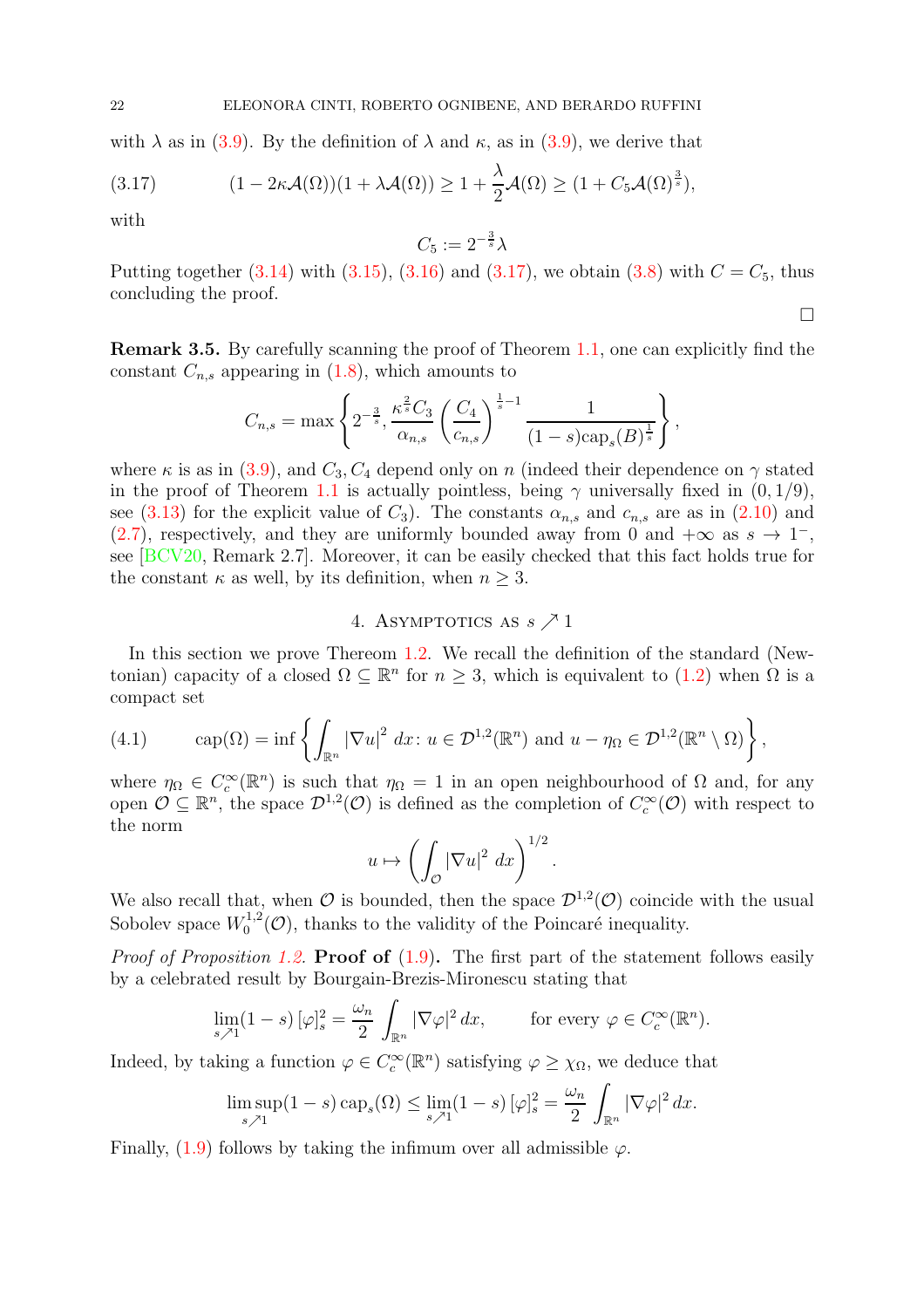**Proof of** [\(1.10\)](#page-2-6). Let us fix  $s_0 \in (0, 1)$  and let us denote by  $u_{s,\Omega}$  the s-capacitary potential of the set  $\Omega$ . Since  $\Omega$  is compact, there exists a ball  $B_{R_0}$  which contains  $\Omega$ . Hence, we have that

$$
u_{s,\Omega} \leq u_{s,B_{R_0}}
$$
 a.e. in  $\mathbb{R}^n$ .

This can be easily proved by taking the Kelvin transform of the above functions and applying the maximum principle as in  $BVI6$ , Theorem 3.3.2. We can now take advantage of the following precise decay rate of  $u_{s,B_{R_0}}$ , established in [\[BMS16,](#page-24-13) Proposition 3.6]:

<span id="page-22-0"></span>(4.2) 
$$
u_{s,\Omega}(x) \le u_{s,B_{R_0}}(x) \le \frac{2R_0^{n-2s}}{|x|^{n-2s}}, \text{ for } |x| > R_0.
$$

Let us define an almost optimal function, given by a suitable truncation of  $u_{s,\Omega}$ . For any fixed  $\varepsilon > 0$ , we set

$$
u_{s,\Omega}^{\varepsilon} := \frac{(u_{s,\Omega} - \varepsilon)^{+}}{1 - \varepsilon}.
$$

We claim that  $u_{s,\Omega}^{\varepsilon} \in \mathcal{D}^{s,2}(\mathbb{R}^n)$  and  $u_{s,\Omega}^{\varepsilon} - \eta_{\Omega} \in \mathcal{D}^{s,2}(\mathbb{R}^n \setminus \Omega)$ , with  $\eta_{\Omega} \in C_c^{\infty}(\mathbb{R}^n)$  being such that  $\eta_{\Omega} = 1$  in an open neighbourhood of  $\Omega$ . Indeed, since  $u_{s,\Omega} - \eta_{\Omega} \in \mathcal{D}^{s,2}(\mathbb{R}^n \setminus \Omega)$ , there exists a sequence  $\{v_k\}_k \subseteq C_c^{\infty}(\mathbb{R}^n \setminus \Omega)$  such that  $v_k \to u_{s,\Omega} - \eta_{\Omega}$  in  $\mathcal{D}^{s,2}(\mathbb{R}^n)$  as  $k \to \infty$ . If we now let  $u_k := v_k + \eta_\Omega$  we have that  $u_k \in C_c^{\infty}(\mathbb{R}^n)$  and  $u_k = 1$  in an open  $\Omega_k \supseteq \Omega$ . Now, if we consider the function

$$
u_k^{\varepsilon} := \frac{(u_k - \varepsilon)^+}{1 - \varepsilon}
$$

we have that  $u_k^{\varepsilon} \in \mathcal{D}^{s,2}(\mathbb{R}^n)$  and  $u_k^{\varepsilon} - \eta_{\Omega} \in \mathcal{D}^{s,2}(\mathbb{R}^n \setminus \Omega)$ . Moreover,  $u_k^{\varepsilon} \to u_{s,\Omega}^{\varepsilon}$  in  $\mathcal{D}^{s,2}(\mathbb{R}^n)$ as  $k \to \infty$ , thus proving the claim. We also observe that the family  $\{u_{s,\Omega}^{\varepsilon}\}_{s \in (s_0,1)}$  satisfies the following properties:

(1) there exists  $\bar{R} = \bar{R}(\varepsilon) > 0$ , depending only on  $\varepsilon$ , such that

supp  $u_{s,\Omega}^{\varepsilon} \subset B_{\bar{R}}$  for any  $s \in (s_0, 1)$ .

This follows by the upper bound [\(4.2\)](#page-22-0): we choose  $\bar{R} > \left(\frac{2R_0^{n-2s}}{\varepsilon}\right)$  $\int_{0}^{\frac{1}{n-2}}$  with  $R_0$  being such that  $\Omega \subseteq B_{R_0}$ . In particular, this implies that  $u_{s,\Omega}^{\varepsilon} \in \widetilde{W}^{s,2}_0(B_{\bar{R}})$ , where, for any open  $\mathcal{O} \subseteq \mathbb{R}^n$  we denote

$$
\widetilde{W}^{s,2}_0(\mathcal{O}) := \left\{ u \in L^1_{loc}(\mathbb{R}^n) \colon [u]_s < \infty \text{ and } u = 0 \text{ in } \mathbb{R}^n \setminus \mathcal{O} \right\},\
$$

which, in case  $\mathcal O$  is bounded and has Lipschitz boundary, coincides with the space  $\mathcal{D}^{s,2}(\mathcal{O})$ , see [\[BPS16,](#page-24-14) Proposition B.1];

(2) there holds

<span id="page-22-1"></span>(4.3) 
$$
(1-s)[u_{s,\Omega}^{\varepsilon}]_s^2 \le (1-s)\frac{[u_{s,\Omega}]_s^2}{(1-\varepsilon)^2} \le C_1,
$$

for any  $\varepsilon > 0$  and  $s \in (s_0, 1)$ , with  $C_1 > 0$  independent of  $\varepsilon$  and s. This is a direct consequence of [\(1.9\)](#page-2-5).

Hence we can apply [\[BPS16,](#page-24-14) Proposition 3.6] to the family  $\{u_{s,\Omega}^{\varepsilon}\}_{s\in(s_0,1)}$  to deduce that there exists an increasing sequence  $s_k \in (s_0, 1)$  converging to 1 and a function  $u_{\Omega}^{\varepsilon} \in$  $W_0^{1,2}$  $b_0^{1,2}(B_{\bar{R}})$  such that

$$
\lim_{k \to \infty} \|u_{s_k,\Omega}^{\varepsilon} - u_{\Omega}^{\varepsilon}\|_{L^2(B_{\bar{R}})} = 0.
$$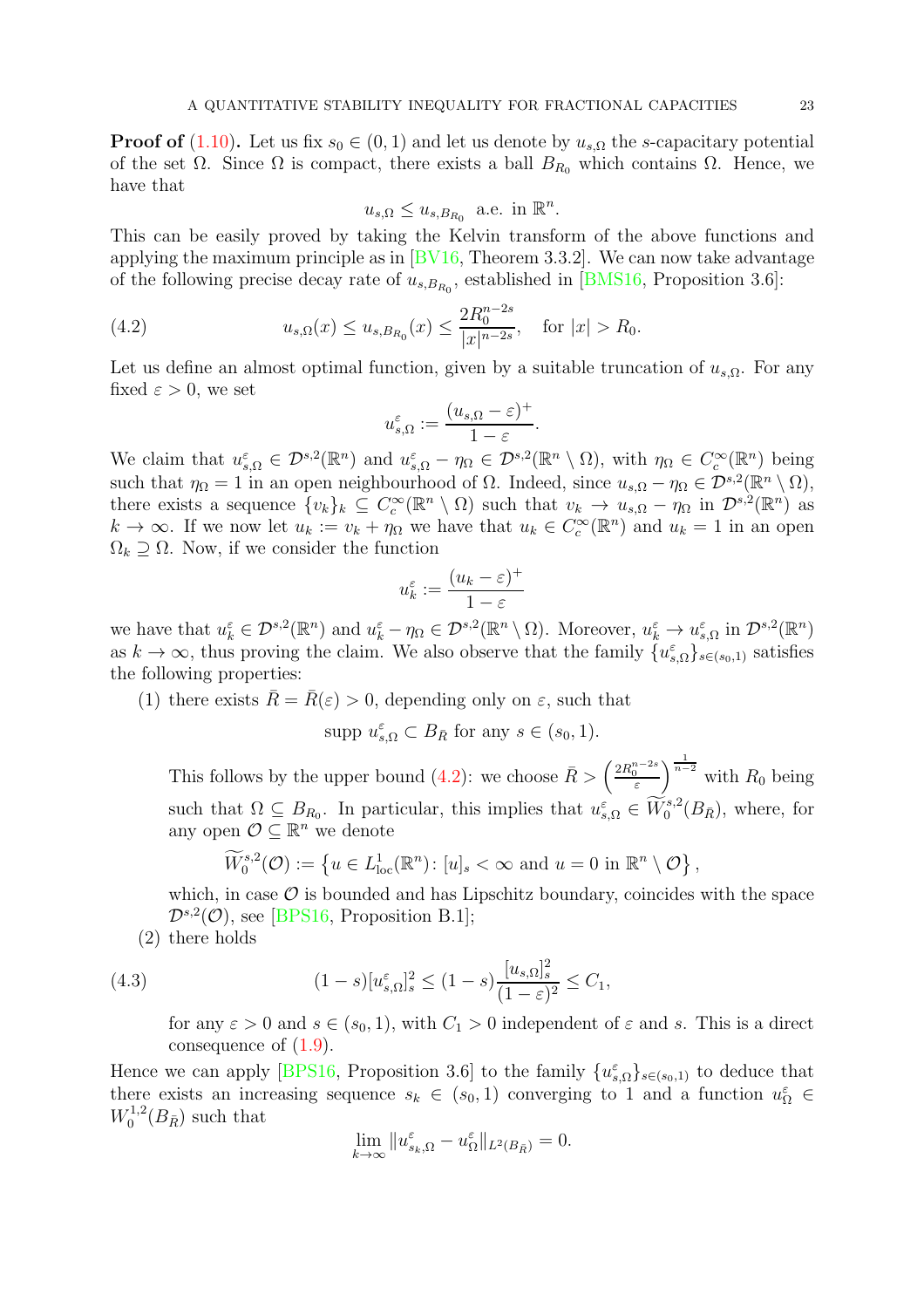Analogously, being  $\Omega$  a Lipschitz domain, we know that  $u_{s,\Omega}^{\varepsilon} - \eta_{\Omega} \in \widetilde{W}^{s,2}_0(B_{\bar{R}} \setminus \Omega)$  and that

$$
(1-s)[u_{s,\Omega}^{\varepsilon}-\eta_{\Omega}]_{s}^{2} \leq C_{2}
$$

for all  $\varepsilon > 0$  and  $s \in (s_0, 1)$ , with  $C_2 > 0$  independent of  $\varepsilon$  and s. Therefore, we can apply [\[BPS16,](#page-24-14) Proposition 3.6] to the family  ${u_{s,\Omega}^{\varepsilon} - \eta_{\Omega}}_{s \in (s_0,1)}$  as well, and this entails the existence of a (not relabeled) subsequence  $s_k \in (s_0, 1)$  and of a function  $v_{\Omega}^{\varepsilon} \in W_0^{1,2}$  $\int_0^{1,2} (B_{\bar{R}} \setminus \Omega)$ such that

$$
\lim_{k \to \infty} \|u_{s_k,\Omega}^{\varepsilon} - \eta_{\Omega} - v_{\Omega}^{\varepsilon}\|_{L^2(B_{\bar{R}})} = 0,
$$

where the functions are trivially extended in  $\Omega$ . As a consequence, we obtain that

$$
u_{\Omega}^{\varepsilon} - \eta_{\Omega} = v_{\Omega}^{\varepsilon} \in W_0^{1,2}(B_{\bar{R}} \setminus \Omega),
$$

which, in turn, implies that the trivial extension of  $u_{\Omega}^{\varepsilon}$  to the whole  $\mathbb{R}^{n}$  is an admissible competitor for cap( $\Omega$ ). Hence we have

$$
\frac{\omega_n}{2} \text{cap}(\Omega) \le \frac{\omega_n}{2} \int_{\mathbb{R}^n} |\nabla u_{\Omega}^{\varepsilon}|^2 dx \le \liminf_{s \nearrow 1} (1-s) [u_{s,\Omega}^{\varepsilon}]_s^2
$$

$$
\le \frac{1}{(1-\varepsilon)^2} \liminf_{s \nearrow 1} (1-s) [u_{s,\Omega}]_s^2,
$$

where in the second inequality we have used the Γ-convergence result by Brasco, Parini, Squassina (more precisely, Proposition 3.11 in [\[BPS16\]](#page-24-14)) and in the last one [\(4.3\)](#page-22-1). Finally, we conclude by letting  $\varepsilon \to 0$ .

<span id="page-23-0"></span>Remark 4.1. Thanks to Theorem [1.2](#page-2-4) it is possible to explicitly compute the limit as  $s \to 1^-$  of the constant  $C_{n,s}$  as in Theorem [1.1,](#page-2-0) which coincides with the constant  $C_n$ appearing in Corollary [1.3.](#page-3-1) Indeed, from the definitions of  $\alpha_{n,s}$  and  $c_{n,s}$ , given in [\(2.10\)](#page-10-2) and [\(2.7\)](#page-10-5) respectively, and the property of the Gamma function, it is easy to see that

$$
\lim_{s \to 1^{-}} \alpha_{n,s} = \lim_{s \to 1^{-}} c_{n,s} = \pi^{-\frac{n}{2}} \Gamma\left(\frac{n+2}{2}\right).
$$

Moreover, if B denotes the unitary ball in  $\mathbb{R}^n$ , in view of Theorem [1.2](#page-2-4) we have that

$$
\lim_{s \to 1^{-}} (1 - s) \c{cap_s}(B) = \frac{\omega_n}{2} \c{cap}(B) = \frac{n(n-2)}{2} \omega_n^2,
$$

see e.g. [\[MZ97,](#page-25-18) Theorem 2.8, point (i)] for the explicit value of cap(B). Thanks to these facts, Remark [3.5](#page-21-1) and basic calculus, it is easy to see that

$$
C_n = \lim_{s \to 1^-} C_{n,s} = \max \left\{ 2^{-3}, \frac{\kappa_1^2 C_3 \pi^{\frac{n}{2}}}{\Gamma(\frac{n+2}{2})} \frac{2}{n(n-2)\omega_n^2} \right\},\,
$$

where

$$
\kappa_1 := \frac{\lambda_1}{4(1+2\lambda_1)}, \quad \text{with} \quad \lambda_1 := \frac{n-2}{10n},
$$

and  $C_3$  as in  $(3.13)$ .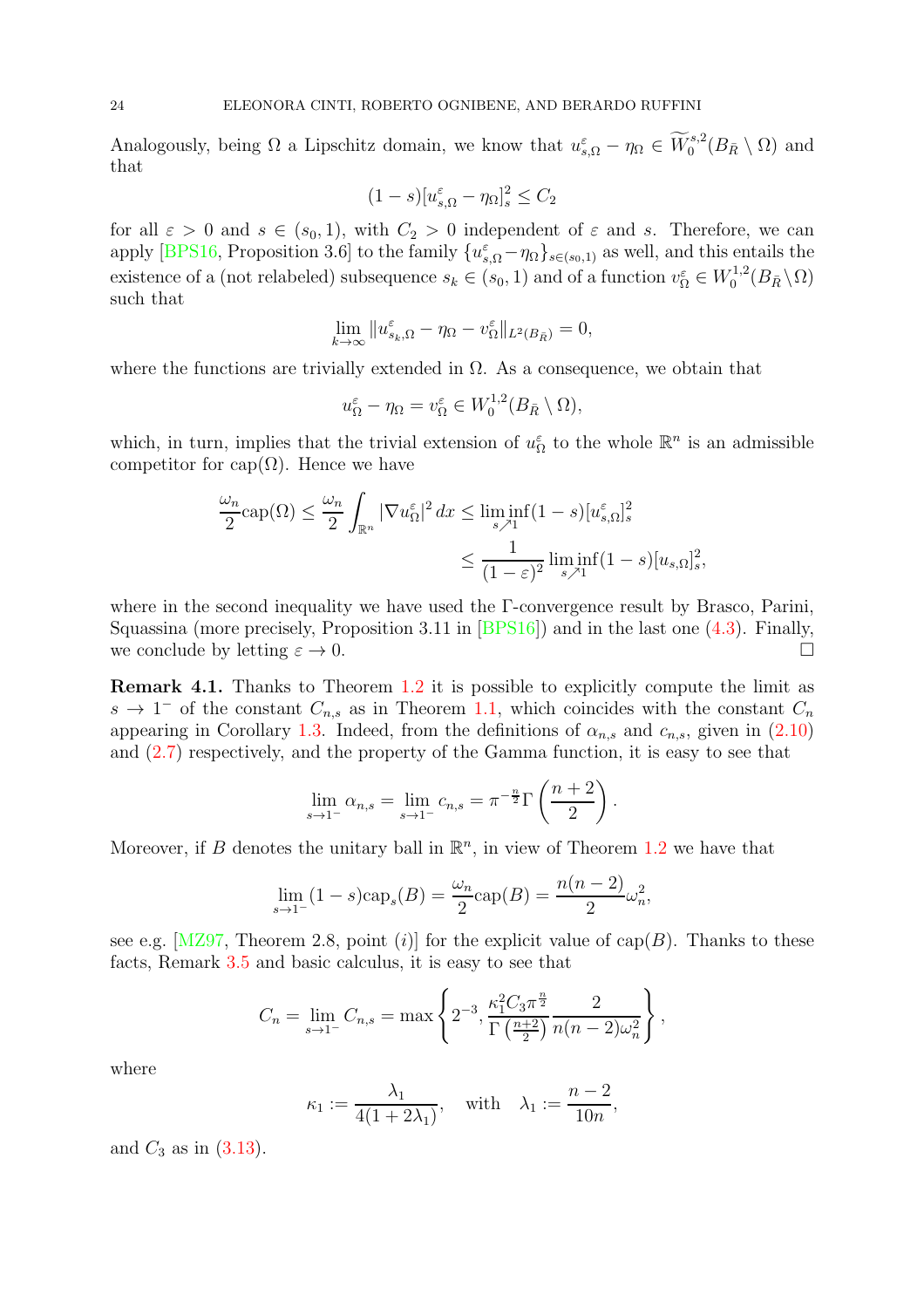### <span id="page-24-0"></span>**ACKNOWLEDGMENTS**

E. Cinti is partially supported by MINECO grant MTM2017-84214-C2-1-P, by Gruppo Nazionale per l'Analisi Matematica, la Probabilità e le loro Applicazioni (GNAMPA) of the Istituto Nazionale di Alta Matematica (INdAM), and is part of the Catalan research group 2017 SGR 1392. B. Ruffini acknowledges partial support from the ANR-18-CE40- 0013 SHAPO financed by the French Agence Nationale de la Recherche (ANR). R. Ognibene acknowledges support from the MIUR-PRIN project No. 2017TEXA3H. A special thank goes to L. Brasco for several fruitful discussions and suggestions. Eventually, the authors thank Italy national football team for providing a joyful atmosphere during the last stages of the drafting process of this work.

#### <span id="page-24-1"></span>**REFERENCES**

- <span id="page-24-3"></span>[AL89] F. J. ALMGREN, JR. and E. H. LIEB, Symmetric decreasing rearrangement is sometimes continuous, J. Amer. Math. Soc. 2 no. 4 (1989), 683–773. [MR 1002633.](http://www.ams.org/mathscinet-getitem?mr=1002633) <https://doi.org/10.2307/1990893>.
- <span id="page-24-2"></span>[AHN92] V. ANDRIEVSKIĬ, W. HANSEN, and N. NADIRASHVILI, Isoperimetric inequalities for capacities in the plane, Math. Ann. 292 no. 2 (1992), 191–195. [MR 1149031.](http://www.ams.org/mathscinet-getitem?mr=1149031) <https://doi.org/10.1007/BF01444617>.
- <span id="page-24-4"></span>[BCV20] L. BRASCO, E. CINTI, and S. VITA, A quantitative stability estimate for the fractional Faber-Krahn inequality, J. Funct. Anal. 279 no. 3 (2020), 108560, 49. [MR 4093791.](http://www.ams.org/mathscinet-getitem?mr=4093791) <https://doi.org/10.1016/j.jfa.2020.108560>.
- <span id="page-24-10"></span>[BDP17] L. Brasco and G. De Philippis, Spectral inequalities in quantitative form, in Shape optimization and spectral theory, De Gruyter Open, Warsaw, 2017, pp. 201–281. [MR 3681151.](http://www.ams.org/mathscinet-getitem?mr=3681151) <https://doi.org/10.1515/9783110550887-007>.
- <span id="page-24-7"></span>[BGCV21] L. BRASCO, D. GÓMEZ-CASTRO, and J. L. VÁZQUEZ, Characterisation of homogeneous fractional Sobolev spaces, Calc. Var. Partial Differential Equations 60 no. 2 (2021), Paper No. 60, 40. [MR 4225499.](http://www.ams.org/mathscinet-getitem?mr=4225499) <https://doi.org/10.1007/s00526-021-01934-6>.
- <span id="page-24-13"></span>[BMS16] L. Brasco, S. Mosconi, and M. Squassina, Optimal decay of extremals for the fractional Sobolev inequality, Calc. Var. Partial Differential Equations 55 no. 2 (2016), Art. 23, 32. [MR 3461371.](http://www.ams.org/mathscinet-getitem?mr=3461371) <https://doi.org/10.1007/s00526-016-0958-y>.
- <span id="page-24-14"></span>[BPS16] L. Brasco, E. Parini, and M. Squassina, Stability of variational eigenvalues for the fractional p-Laplacian, Discrete Contin. Dyn. Syst. 36 no. 4 (2016), 1813–1845. [MR 3411543.](http://www.ams.org/mathscinet-getitem?mr=3411543) <https://doi.org/10.3934/dcds.2016.36.1813>.
- <span id="page-24-6"></span>[BS19] L. BRASCO and A. SALORT, A note on homogeneous Sobolev spaces of fractional order, Ann. Mat. Pura Appl. (4) 198 no. 4 (2019), 1295–1330. [MR 3987216.](http://www.ams.org/mathscinet-getitem?mr=3987216) <https://doi.org/10.1007/s10231-018-0817-x>.
- <span id="page-24-12"></span>[BV16] C. BUCUR and E. VALDINOCI, Nonlocal diffusion and applications, Lecture Notes of the Unione Matematica Italiana 20, Springer, [Cham]; Unione Matematica Italiana, Bologna, 2016. [MR 3469920.](http://www.ams.org/mathscinet-getitem?mr=3469920) <https://doi.org/10.1007/978-3-319-28739-3>.
- <span id="page-24-9"></span>[CS14] X. CABRÉ and Y. SIRE, Nonlinear equations for fractional Laplacians, I: Regularity, maximum principles, and Hamiltonian estimates, Ann. Inst. H. Poincaré Anal. Non Linéaire 31 no. 1 (2014), 23–53. [MR 3165278.](http://www.ams.org/mathscinet-getitem?mr=3165278) <https://doi.org/10.1016/j.anihpc.2013.02.001>.
- <span id="page-24-8"></span>[CS07] L. Caffarelli and L. Silvestre, An extension problem related to the fractional Laplacian, Comm. Partial Differential Equations 32 no. 7-9 (2007), 1245–1260. [MR 2354493.](http://www.ams.org/mathscinet-getitem?mr=2354493) <https://doi.org/10.1080/03605300600987306>.
- <span id="page-24-11"></span>[CF02] A. Cianchi and N. Fusco, Functions of bounded variation and rearrangements, Arch. Ration. Mech. Anal. 165 no. 1 (2002), 1–40. [MR 1947097.](http://www.ams.org/mathscinet-getitem?mr=1947097) <https://doi.org/10.1007/s00205-002-0214-9>.
- <span id="page-24-5"></span>[CL12] M. CICALESE and I. G. P. LEONARD, A selection principle for the sharp quantitative isoperimetric inequality, Arch. Rat. Mech. Anal. 206 no. 2 (2012), 617–643.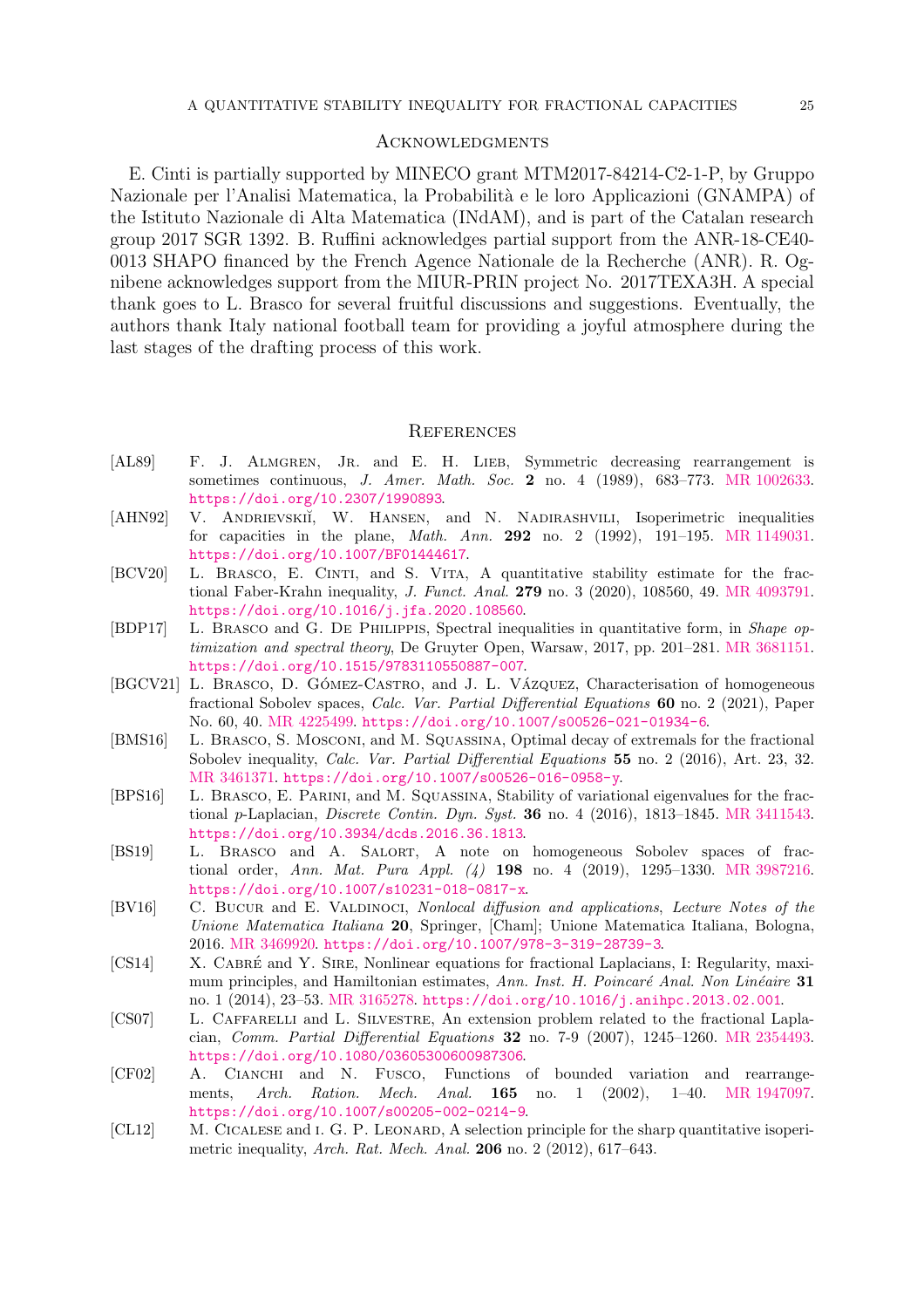#### 26 ELEONORA CINTI, ROBERTO OGNIBENE, AND BERARDO RUFFINI

- <span id="page-25-10"></span>[CT04] A. COTSIOLIS and N. K. TAVOULARIS, Best constants for Sobolev inequalities for higher order fractional derivatives, J. Math. Anal. Appl. 295 no. 1 (2004), 225–236. [MR 2064421.](http://www.ams.org/mathscinet-getitem?mr=2064421) <https://doi.org/10.1016/j.jmaa.2004.03.034>.
- <span id="page-25-13"></span>[DMV17] S. DIPIERRO, M. MEDINA, and E. VALDINOCI, Fractional elliptic problems with critical growth in the whole of  $\mathbb{R}^n$ , Appunti. Scuola Normale Superiore di Pisa (Nuova Serie) [Lecture Notes. Scuola Normale Superiore di Pisa (New Series)] 15, Edizioni della Normale, Pisa, 2017. [MR 3617721.](http://www.ams.org/mathscinet-getitem?mr=3617721) <https://doi.org/10.1007/978-88-7642-601-8>.
- <span id="page-25-17"></span>[EG15] L. C. Evans and R. F. Gariepy, Measure theory and fine properties of functions, revised ed., Textbooks in Mathematics, CRC Press, Boca Raton, FL, 2015. [MR 3409135.](http://www.ams.org/mathscinet-getitem?mr=3409135)
- <span id="page-25-9"></span>[FMP10] A. Figalli, F. Maggi, and A. Pratelli, A mass transportation approach to quantitative isoperimetric inequalities, Invent. Math. 182 no. 1 (2010), 167–211. [MR 2672283.](http://www.ams.org/mathscinet-getitem?mr=2672283) <https://doi.org/10.1007/s00222-010-0261-z>.
- <span id="page-25-3"></span>[Fra08] L. E. Fraenkel, On the increase of capacity with asymmetry, Comput. Methods Funct. Theory 8 no. 1-2 (2008), 203–224. [MR 2419474.](http://www.ams.org/mathscinet-getitem?mr=2419474) <https://doi.org/10.1007/BF03321684>.
- <span id="page-25-7"></span>[FS08] R. L. Frank and R. Seiringer, Non-linear ground state representations and sharp Hardy inequalities, J. Funct. Anal. 255 no. 12 (2008), 3407–3430. [MR 2469027.](http://www.ams.org/mathscinet-getitem?mr=2469027) <https://doi.org/10.1016/j.jfa.2008.05.015>.
- <span id="page-25-8"></span>[FMP08] N. Fusco, F. Maggi, and A. Pratelli, The sharp quantitative isoperimetric inequality, Ann. of Math. **168** no. 1 (2008), 941-980.
- <span id="page-25-4"></span>[FMP09] N. Fusco, F. Maggi, and A. Pratelli, Stability estimates for certain Faber-Krahn, isocapacitary and Cheeger inequalities, Ann. Sc. Norm. Super. Pisa Cl. Sci. (5) 8 no. 1 (2009), 51–71. [MR 2512200.](http://www.ams.org/mathscinet-getitem?mr=2512200)
- <span id="page-25-15"></span>[FMM11] N. Fusco, V. MILLOT, and M. MORINI, A quantitative isoperimetric inequality for fractional perimeters, J. Funct. Anal. 261 no. 3 (2011), 697–715. [MR 2799577.](http://www.ams.org/mathscinet-getitem?mr=2799577) <https://doi.org/10.1016/j.jfa.2011.02.012>.
- <span id="page-25-0"></span>[HHW91] R. R. HALL, W. K. HAYMAN, and A. W. WEITSMAN, On asymmetry and capacity, J. Analyse Math. 56 (1991), 87–123. [MR 1243100.](http://www.ams.org/mathscinet-getitem?mr=1243100) <https://doi.org/10.1007/BF02820461>.
- <span id="page-25-2"></span>[HN94] W. Hansen and N. Nadirashvili, Isoperimetric inequalities in potential theory, in Proceedings from the International Conference on Potential Theory (Amersfoort, 1991), 3, 1994, pp. 1–14. [MR 1266215.](http://www.ams.org/mathscinet-getitem?mr=1266215) <https://doi.org/10.1007/BF01047833>.
- <span id="page-25-1"></span>[HN92] W. Hansen and N. Nadirashvili, Isoperimetric inequalities for capacities, in Harmonic analysis and discrete potential theory (Frascati, 1991), Plenum, New York, 1992, pp. 193– 206. [MR 1222458.](http://www.ams.org/mathscinet-getitem?mr=1222458)
- <span id="page-25-14"></span>[HLP52] G. H. HARDY, J. E. LITTLEWOOD, and G. PÓLYA, *Inequalities*, Cambridge, at the University Press, 1952, 2d ed. [MR 0046395.](http://www.ams.org/mathscinet-getitem?mr=0046395)
- <span id="page-25-18"></span>[MZ97] J. MALY and W. P. ZIEMER, Fine regularity of solutions of elliptic partial differential equations, Mathematical Surveys and Monographs 51, American Mathematical Society, Providence, RI, 1997. [MR 1461542.](http://www.ams.org/mathscinet-getitem?mr=1461542) <https://doi.org/10.1090/surv/051>.
- <span id="page-25-6"></span>[Muk21] E. MUKOSEEVA, The sharp quantitative isocapacitary inequality (the case of p-capacity), Advances in Calculus of Variations (2021). <https://doi.org/10.1515/acv-2020-0106>.
- <span id="page-25-5"></span>[dPMM21] G. DE PHILIPPIS, M. MARINI, and E. MUKOSEEVA, The sharp quantitative isocapacitary inequality, Revista Matematica Iberoamericana 37 no. 6 (2021), 2191–2228. <https://doi.org/10.4171/rmi/1259>.
- <span id="page-25-11"></span>[SV11] O. Savin and E. Valdinoci, Density estimates for a nonlocal variational model via the Sobolev inequality, SIAM J. Math. Anal. 43 no. 6 (2011), 2675–2687. [MR 2873236.](http://www.ams.org/mathscinet-getitem?mr=2873236) <https://doi.org/10.1137/110831040>.
- <span id="page-25-16"></span>[STV21] Y. Sire, S. Terracini, and S. Vita, Liouville type theorems and regularity of solutions to degenerate or singular problems part I: even solutions, Comm. Partial Differential Equations  $46$  no. 2 (2021), 310–361. [MR 4207950.](http://www.ams.org/mathscinet-getitem?mr=4207950) <https://doi.org/10.1080/03605302.2020.1840586>.
- <span id="page-25-12"></span>[War15] M. WARMA, The fractional relative capacity and the fractional Laplacian with Neumann and Robin boundary conditions on open sets, Potential Anal. 42 no. 2 (2015), 499–547. [MR 3306694.](http://www.ams.org/mathscinet-getitem?mr=3306694) <https://doi.org/10.1007/s11118-014-9443-4>.